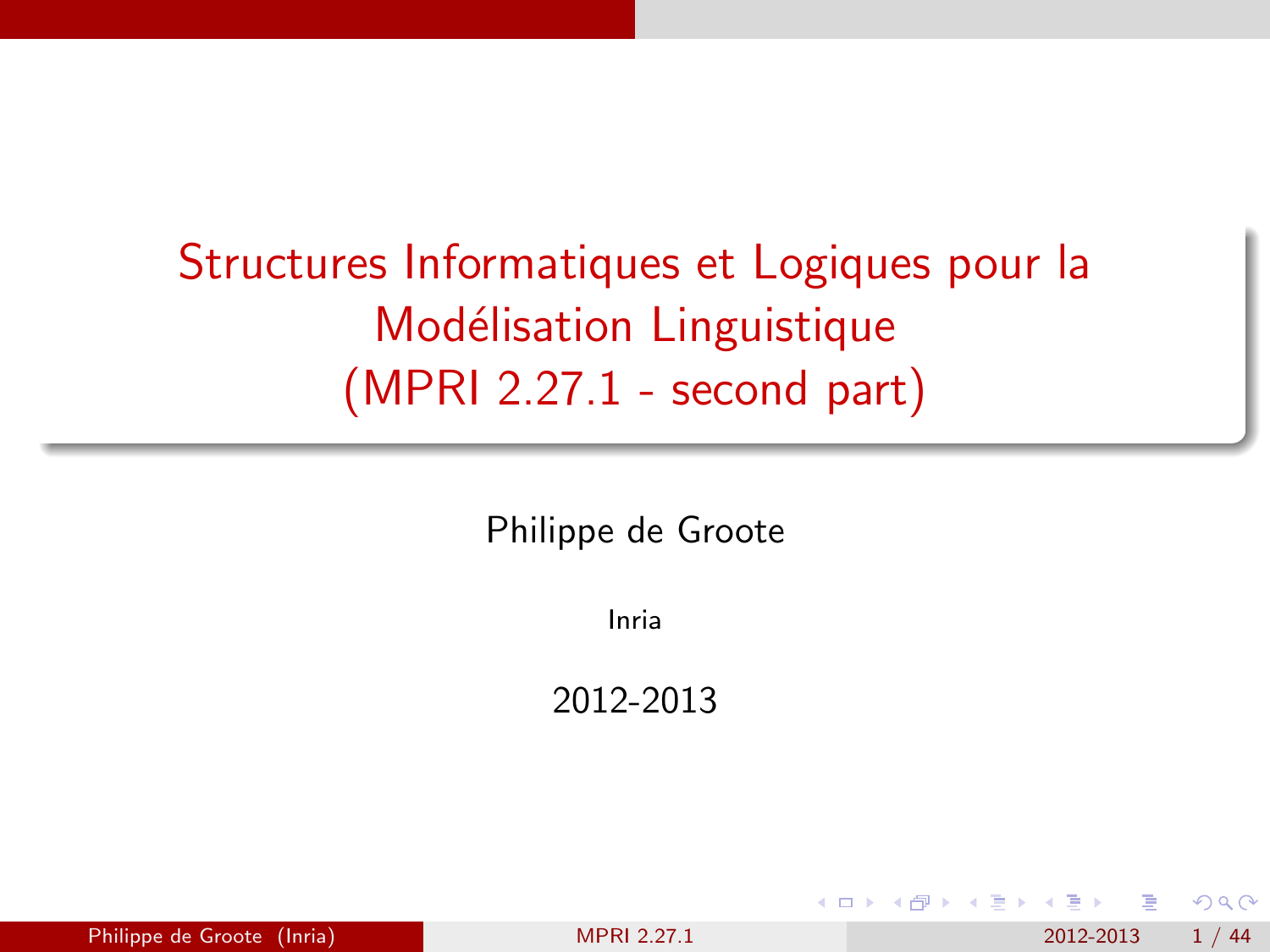

- [Discourse representation theory](#page-4-0)
- [Discourse representation structures](#page-5-0)
- **•** [Interpretation](#page-8-0)
- **•** [Merging](#page-10-0)
- 3 [Anaphora resolution](#page-12-0)
- [Revisiting DRT](#page-16-0)
	- [Left and right contexts](#page-17-0)
	- [Semantic interpretation of the sentences](#page-20-0)
	- **•** [Semantic interpretation of the syntactic categories](#page-26-0)
- 5 [Type-theoretic dynamic logic](#page-29-0)
	- [Aim](#page-30-0)
	- **[Connectives](#page-33-0)**
	- **[Embedding of first order logic](#page-39-0)**

 $\Omega$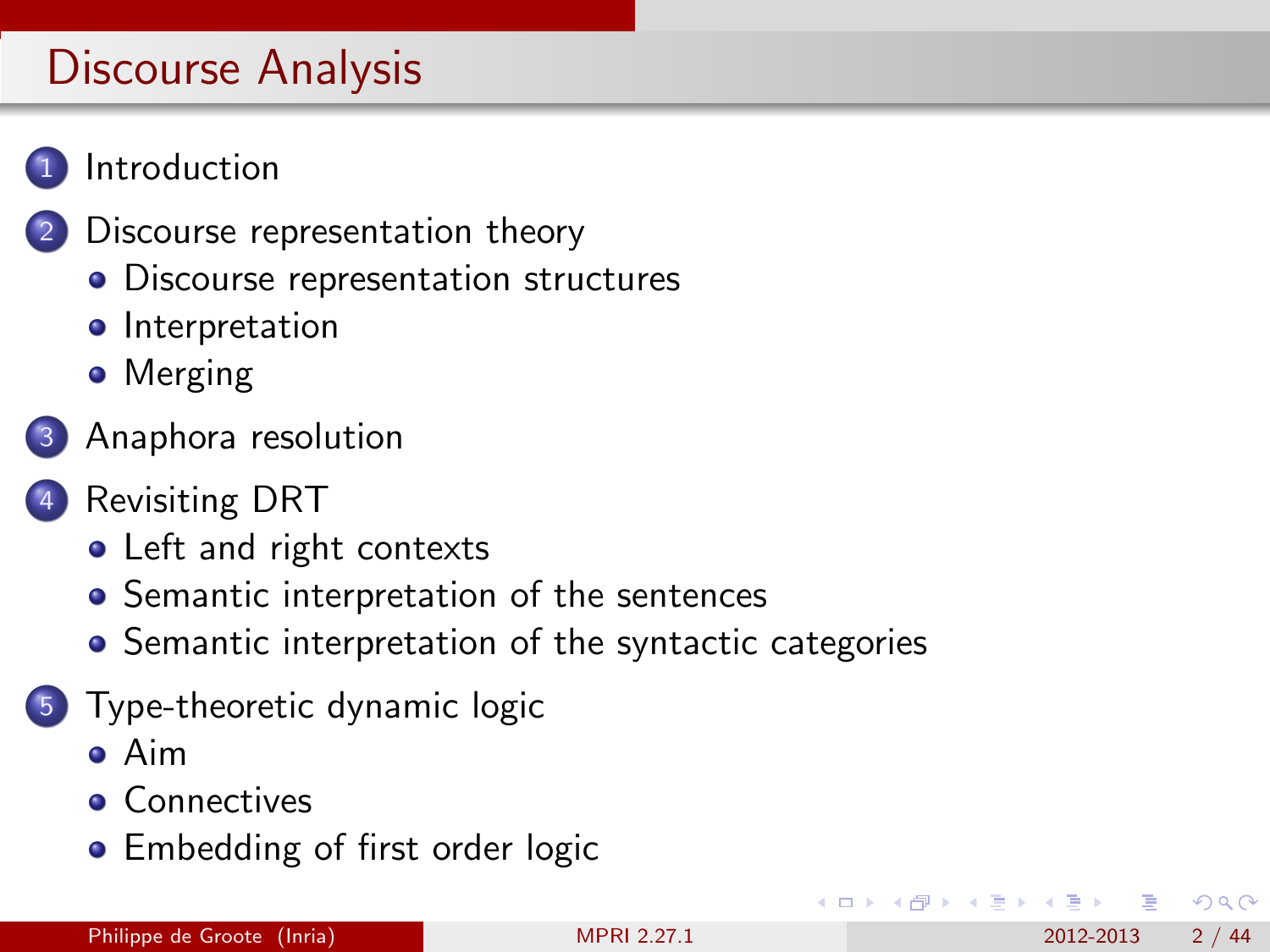## <span id="page-2-0"></span>**[Introduction](#page-2-0)**

- [Discourse representation theory](#page-4-0)
- **[Discourse representation structures](#page-5-0)**
- **·** [Interpretation](#page-8-0)
- **•** [Merging](#page-10-0)
- [Anaphora resolution](#page-12-0)
- [Revisiting DRT](#page-16-0)
	- [Left and right contexts](#page-17-0)
	- **•** [Semantic interpretation of the sentences](#page-20-0)
	- [Semantic interpretation of the syntactic categories](#page-26-0)
	- 5 [Type-theoretic dynamic logic](#page-29-0)
		- [Aim](#page-30-0)
		- **[Connectives](#page-33-0)**
		- **[Embedding of first order logic](#page-39-0)**

**← ロ ▶ → イ 同** 

 $\Omega$ 

化重新润滑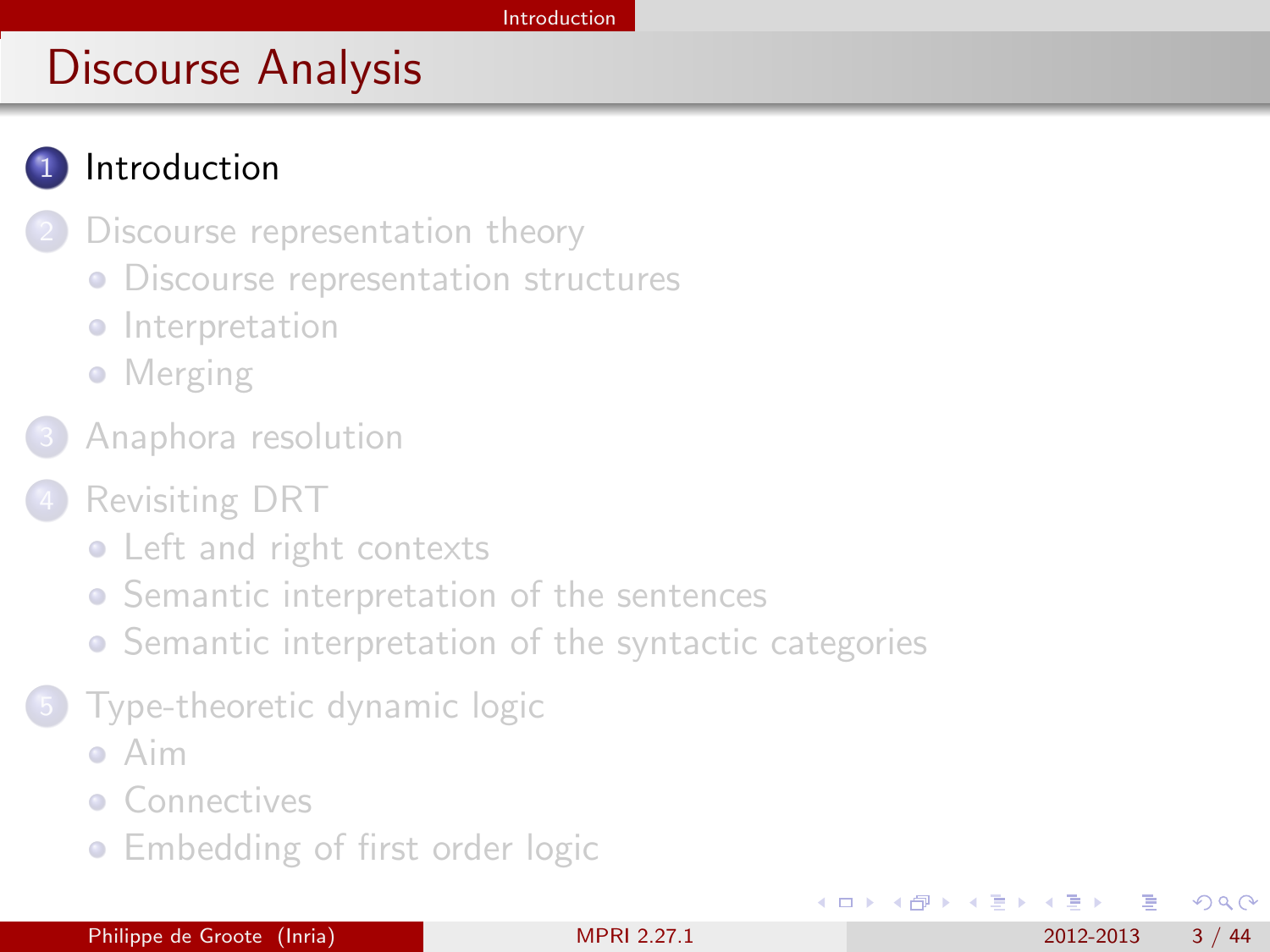<span id="page-3-0"></span>A man entered the room. He switched on the light.

I am the only one in this group who dares to say that I am wrong.

Every farmer who owns a donkey beats it.

A wolf might come in. It would eat you first.

John does not have a car. He would not know where to park it.

Either there is no bathroom in this apartment or it is in a funny place.

The man who gives his paycheck to his wife is wiser than the man who gives it to his mistress.

 $\Omega$ 

化重复 化重变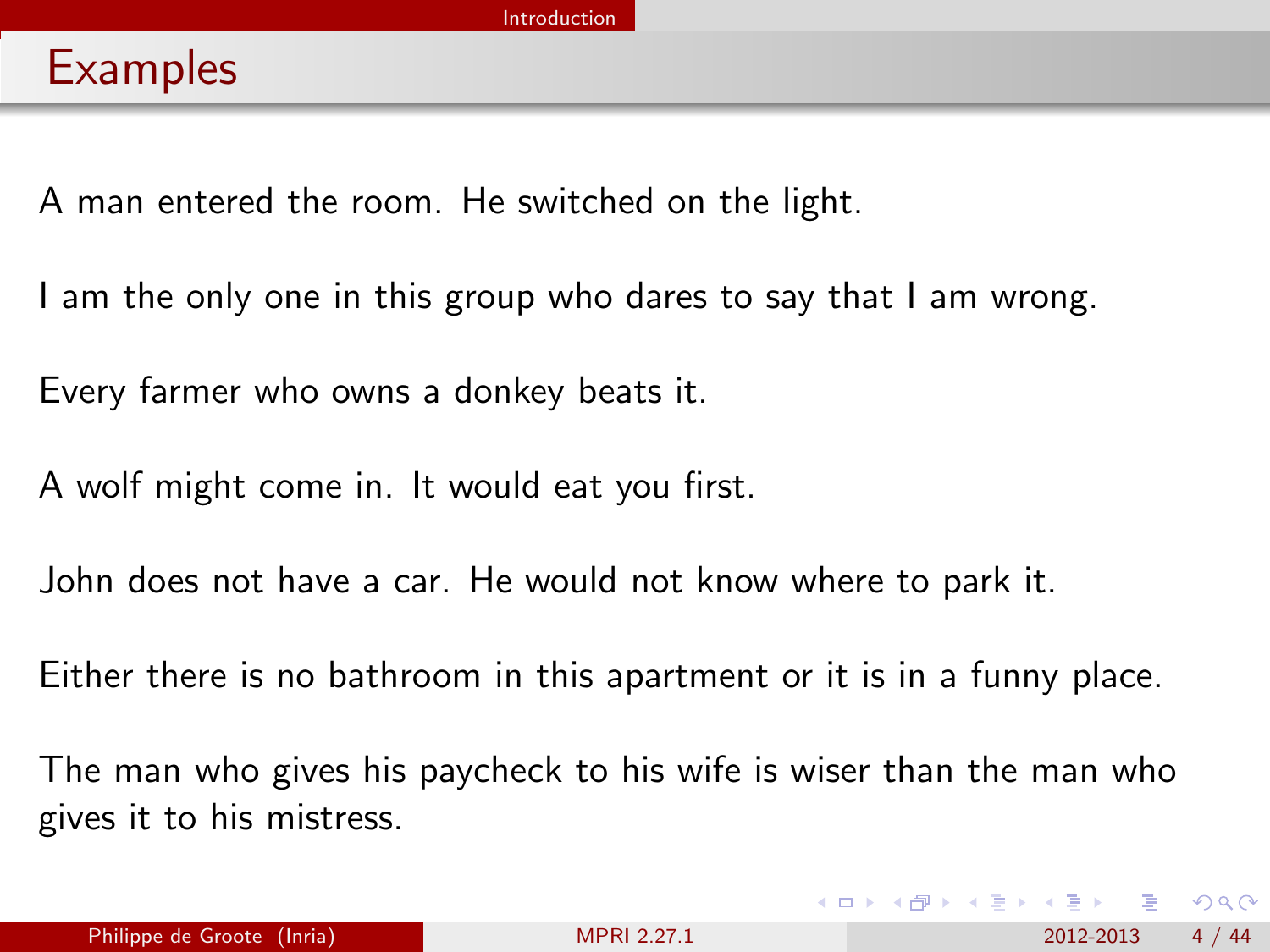#### <span id="page-4-0"></span>**[Introduction](#page-2-0)**

#### [Discourse representation theory](#page-4-0)

- [Discourse representation structures](#page-5-0)
- **•** [Interpretation](#page-8-0)
- **•** [Merging](#page-10-0)
- [Anaphora resolution](#page-12-0)
- [Revisiting DRT](#page-16-0)
	- [Left and right contexts](#page-17-0)
	- **•** [Semantic interpretation of the sentences](#page-20-0)
	- **•** [Semantic interpretation of the syntactic categories](#page-26-0)
	- 5 [Type-theoretic dynamic logic](#page-29-0)
		- [Aim](#page-30-0)
		- **[Connectives](#page-33-0)**
		- **[Embedding of first order logic](#page-39-0)**

4 D F

ほうしょ 国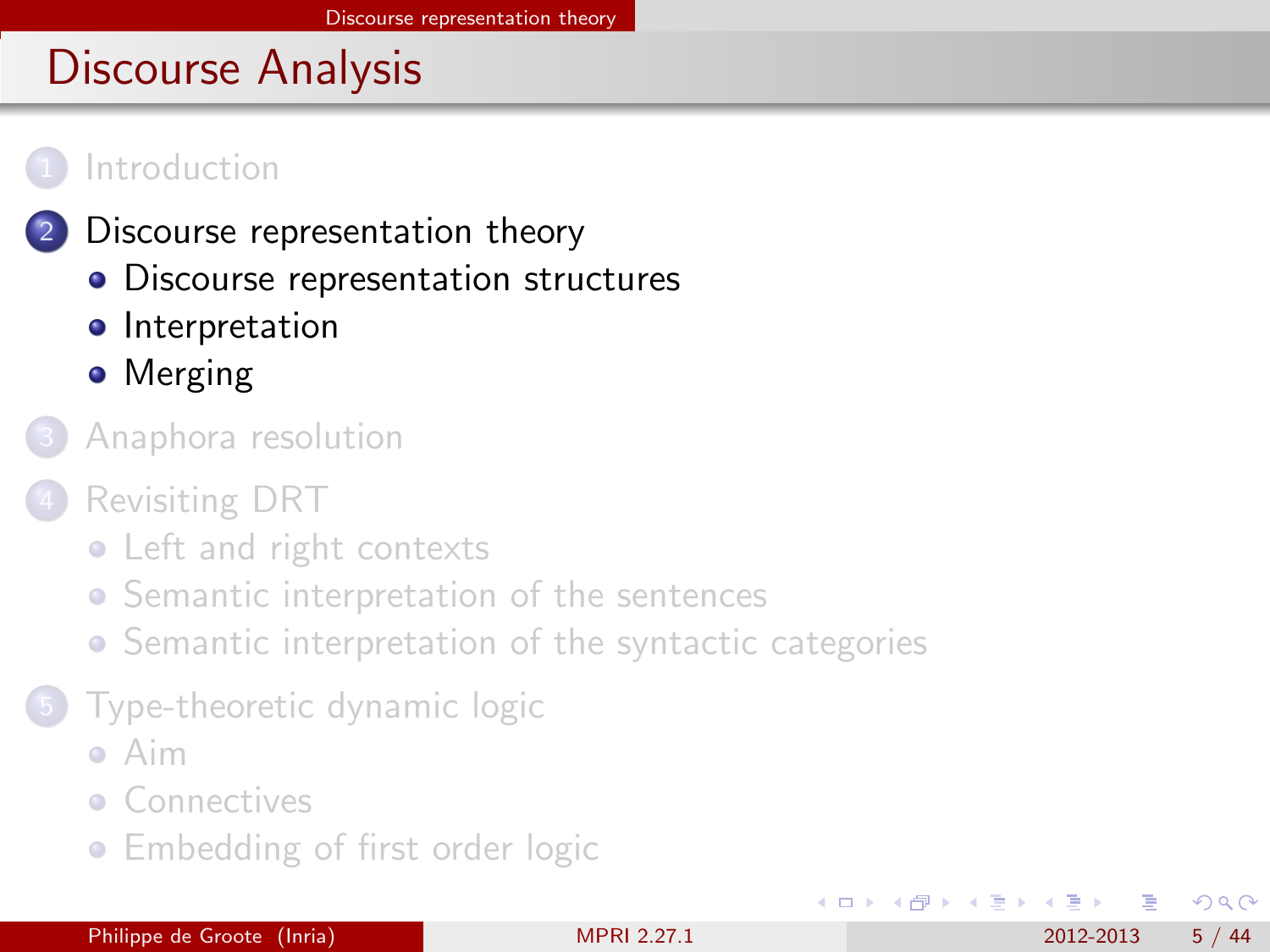<span id="page-5-0"></span>

#### [Discourse representation theory](#page-4-0)

- [Discourse representation structures](#page-5-0)
- **·** [Interpretation](#page-8-0)
- [Merging](#page-10-0)
- [Anaphora resolution](#page-12-0)
- [Revisiting DRT](#page-16-0)
	- [Left and right contexts](#page-17-0)
	- **•** [Semantic interpretation of the sentences](#page-20-0)
	- **•** [Semantic interpretation of the syntactic categories](#page-26-0)
	- 5 [Type-theoretic dynamic logic](#page-29-0)
		- [Aim](#page-30-0)
		- **[Connectives](#page-33-0)**
		- **[Embedding of first order logic](#page-39-0)**

 $200$ 

K 등 ▶ K 등

**∢ ロ ▶ ィ 何**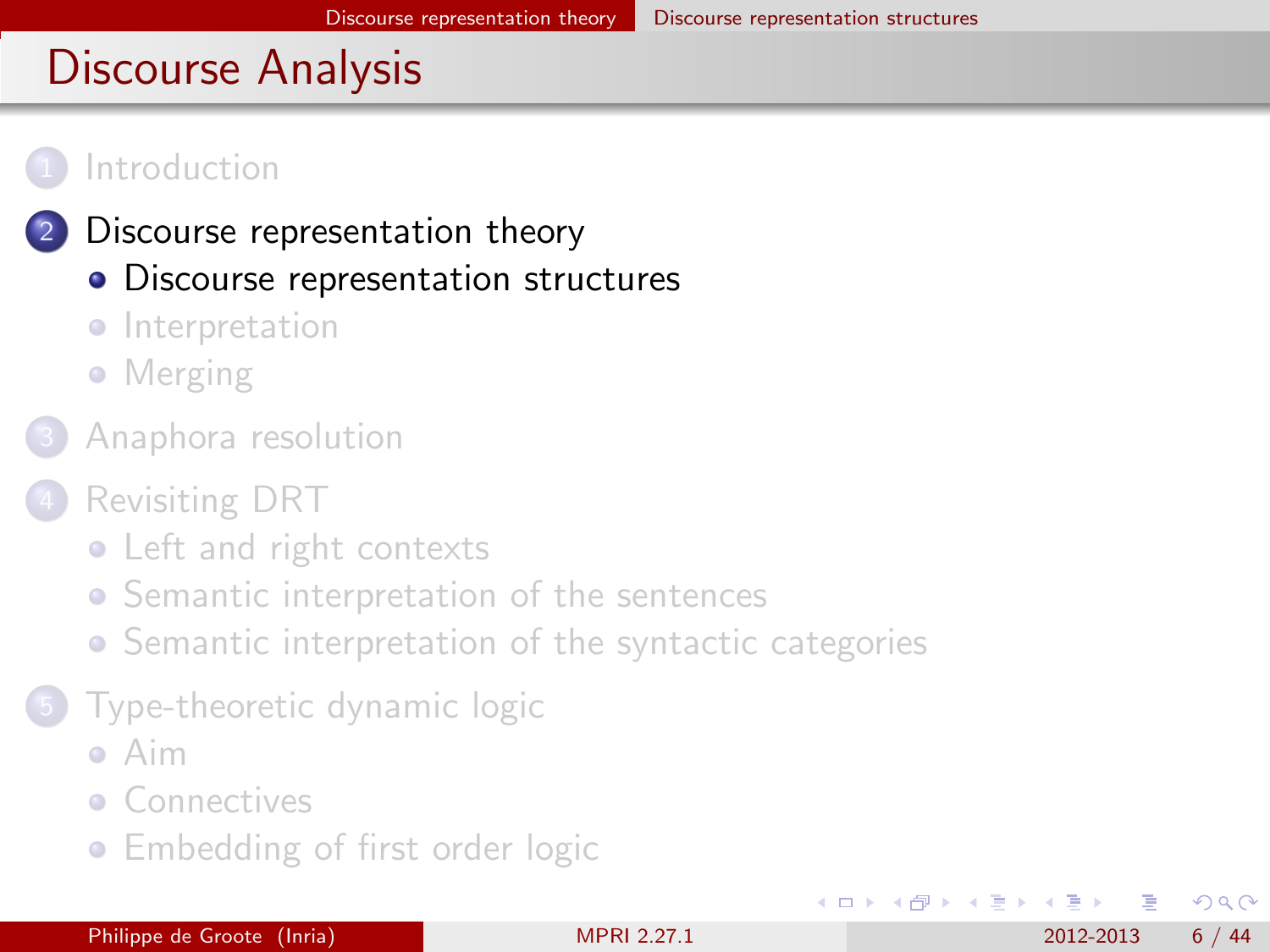# <span id="page-6-0"></span>Definition

#### Terms

$$
t ::= v \mid c
$$

## **Conditions**

$$
C ::= \top | Pt_1 \dots t_n | v \dot{=} t | v \neq t | \neg D
$$

#### **Strucutures**

$$
D ::= (\{v_1, \ldots, v_n\}, \{C_1, \ldots, C_m\})
$$

 $298$ 

イロト イ部 トメ ヨ トメ ヨト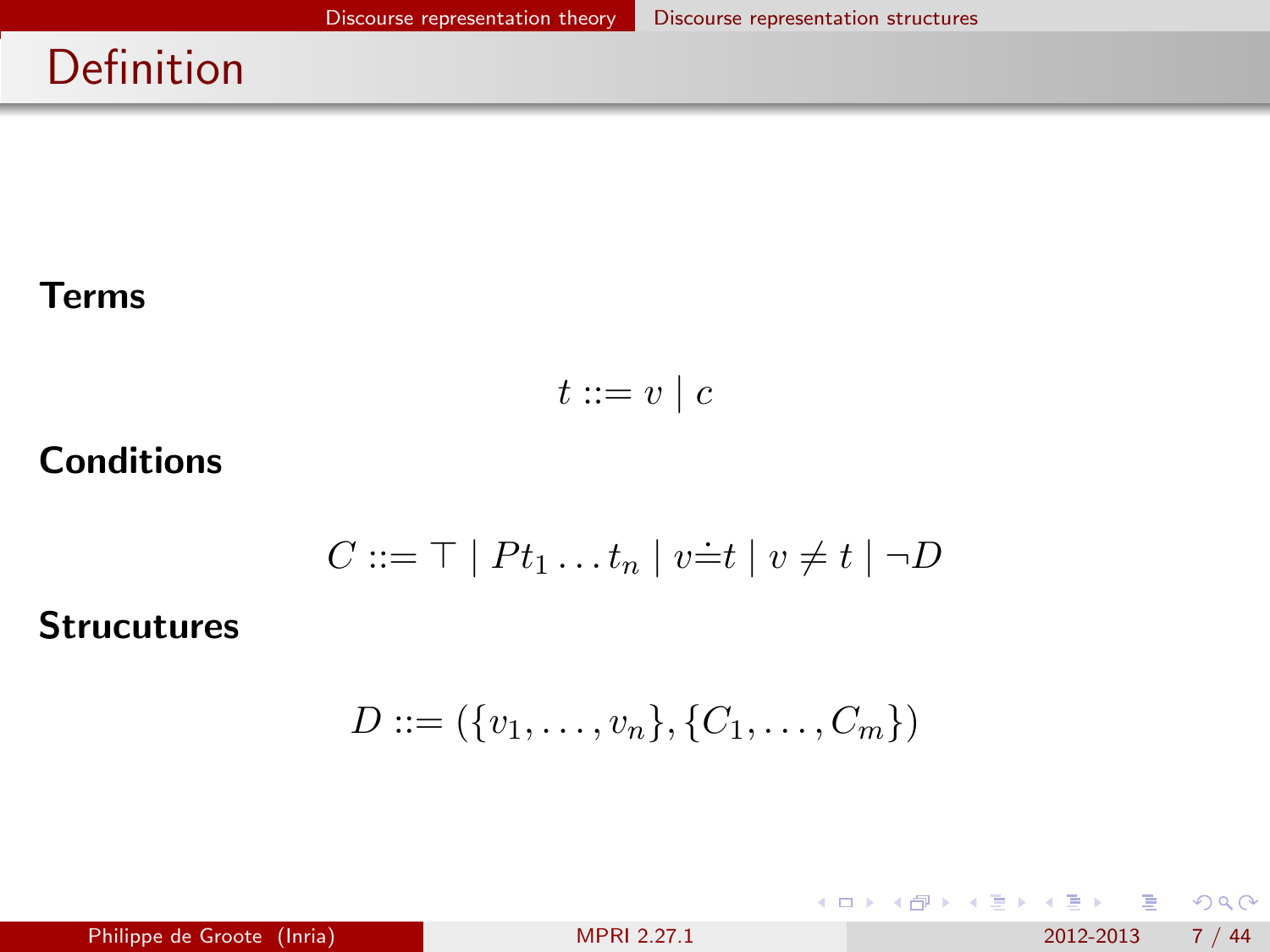#### <span id="page-7-0"></span>Box notation



 $298$ 

イロト イ部 トメ ヨ トメ ヨト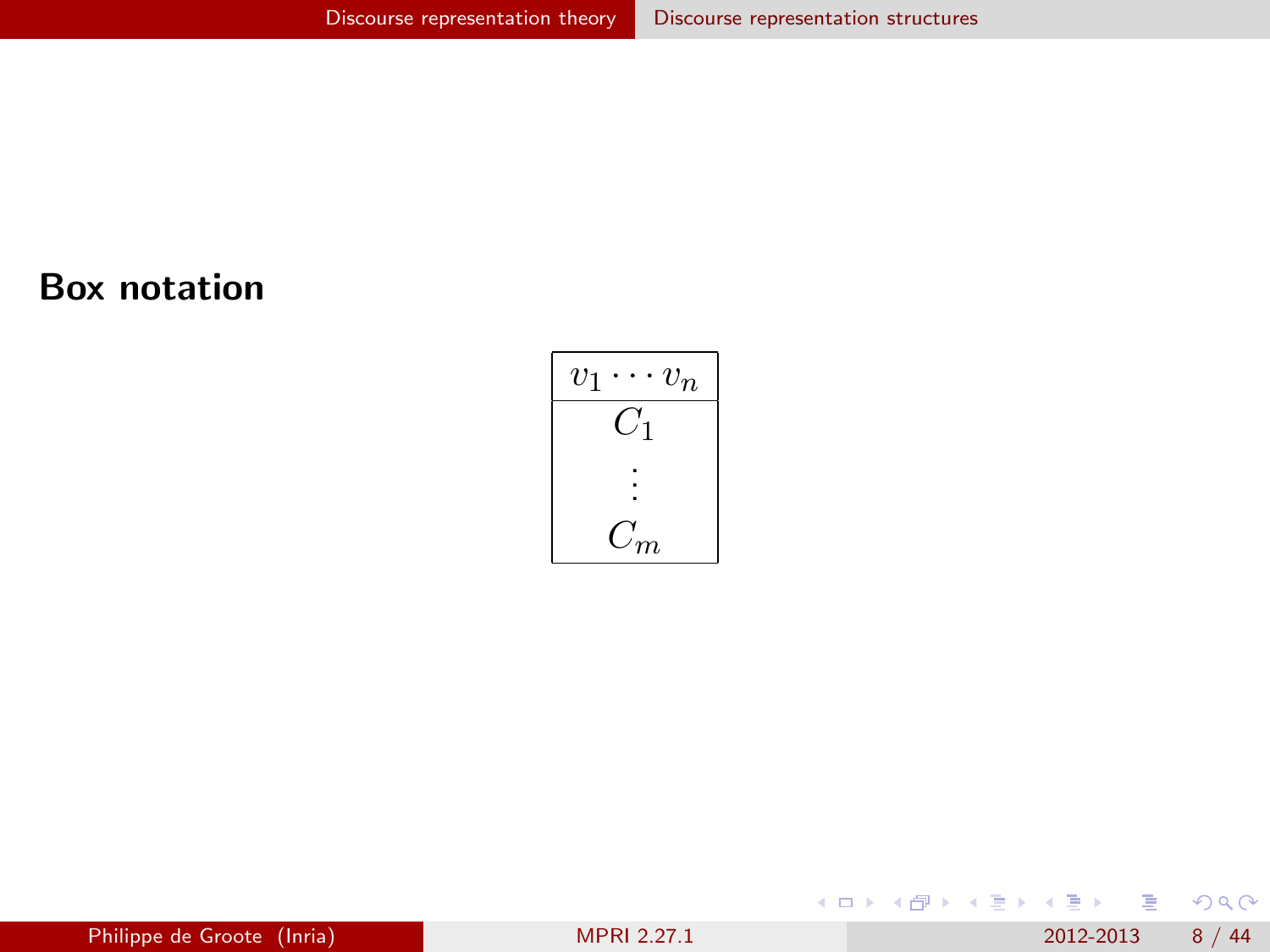#### <span id="page-8-0"></span>**[Introduction](#page-2-0)**

### [Discourse representation theory](#page-4-0)

- **[Discourse representation structures](#page-5-0)**
- **•** [Interpretation](#page-8-0)
- [Merging](#page-10-0)
- [Anaphora resolution](#page-12-0)
- [Revisiting DRT](#page-16-0)
	- [Left and right contexts](#page-17-0)
	- **•** [Semantic interpretation of the sentences](#page-20-0)
	- **•** [Semantic interpretation of the syntactic categories](#page-26-0)
	- 5 [Type-theoretic dynamic logic](#page-29-0)
		- [Aim](#page-30-0)
		- **[Connectives](#page-33-0)**
		- **[Embedding of first order logic](#page-39-0)**

 $200$ 

K 등 ▶ K 등

**∢ ロ ▶ ィ 何**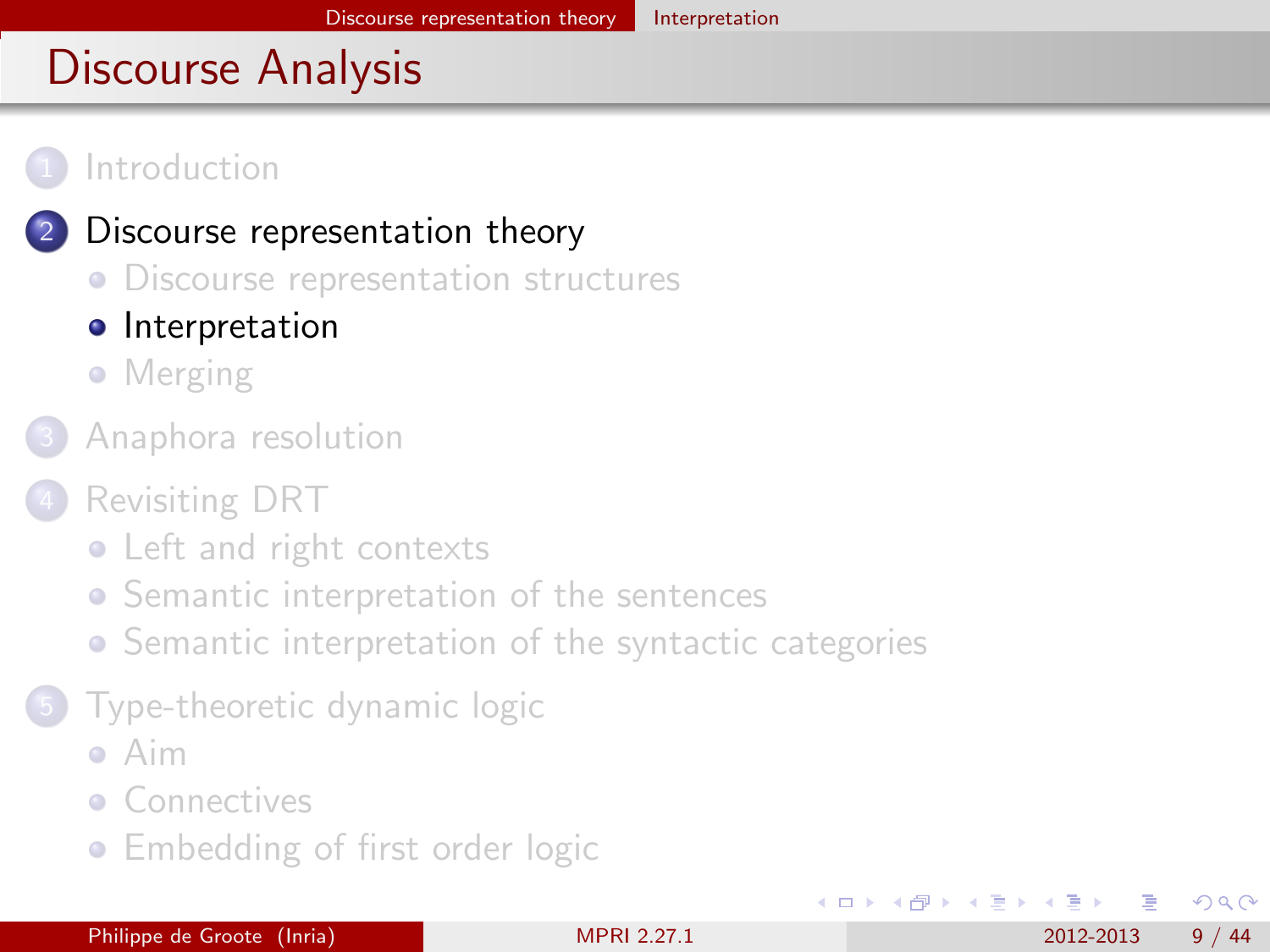## <span id="page-9-0"></span>Interpretation



**← ロ ▶ → イ 同** 

 $\rightarrow$ 

| ④ 重 ※ ④ 重 》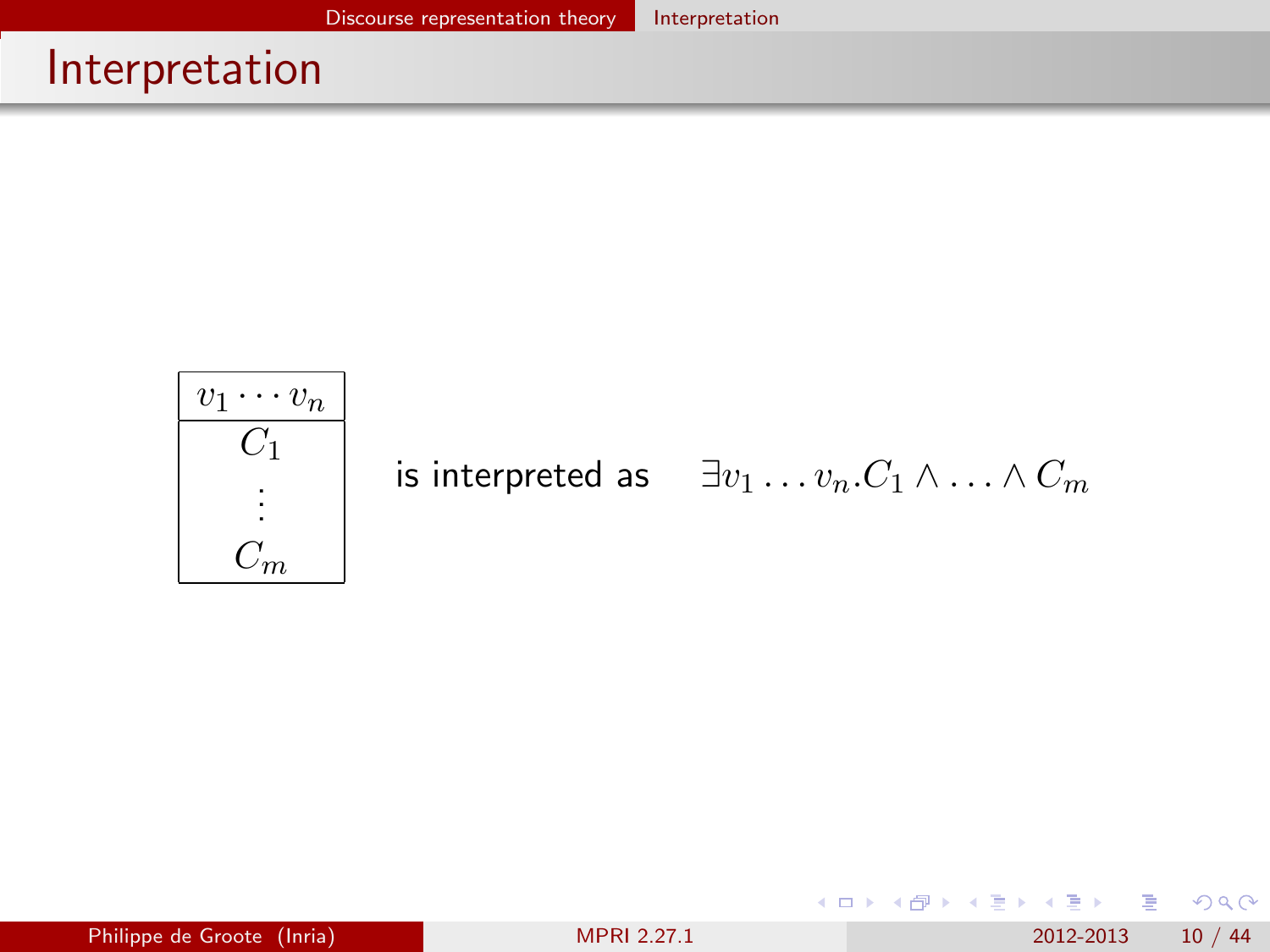#### <span id="page-10-0"></span>**[Introduction](#page-2-0)**

### [Discourse representation theory](#page-4-0)

- **[Discourse representation structures](#page-5-0)**
- **·** [Interpretation](#page-8-0)
- **•** [Merging](#page-10-0)
- [Anaphora resolution](#page-12-0)
- [Revisiting DRT](#page-16-0)
	- [Left and right contexts](#page-17-0)
	- **•** [Semantic interpretation of the sentences](#page-20-0)
	- **•** [Semantic interpretation of the syntactic categories](#page-26-0)
	- 5 [Type-theoretic dynamic logic](#page-29-0)
		- [Aim](#page-30-0)
		- **[Connectives](#page-33-0)**
		- **[Embedding of first order logic](#page-39-0)**

 $200$ 

す唐をす

**∢ ロ ▶ ィ 何**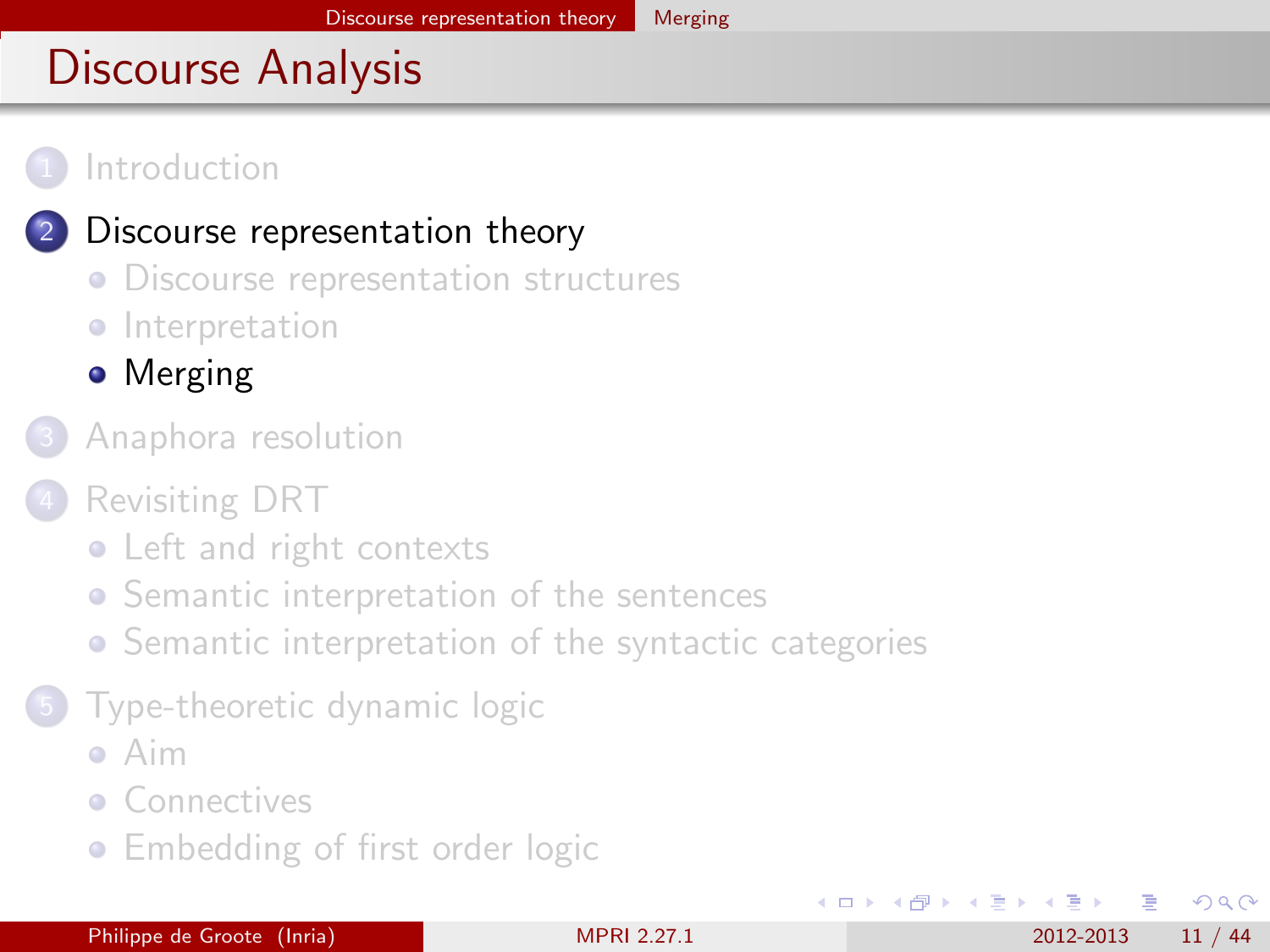# <span id="page-11-0"></span>Merging

A man entered the room. He switched on the light



Every man loves a woman.  ${}^{?}$  He smiles at her

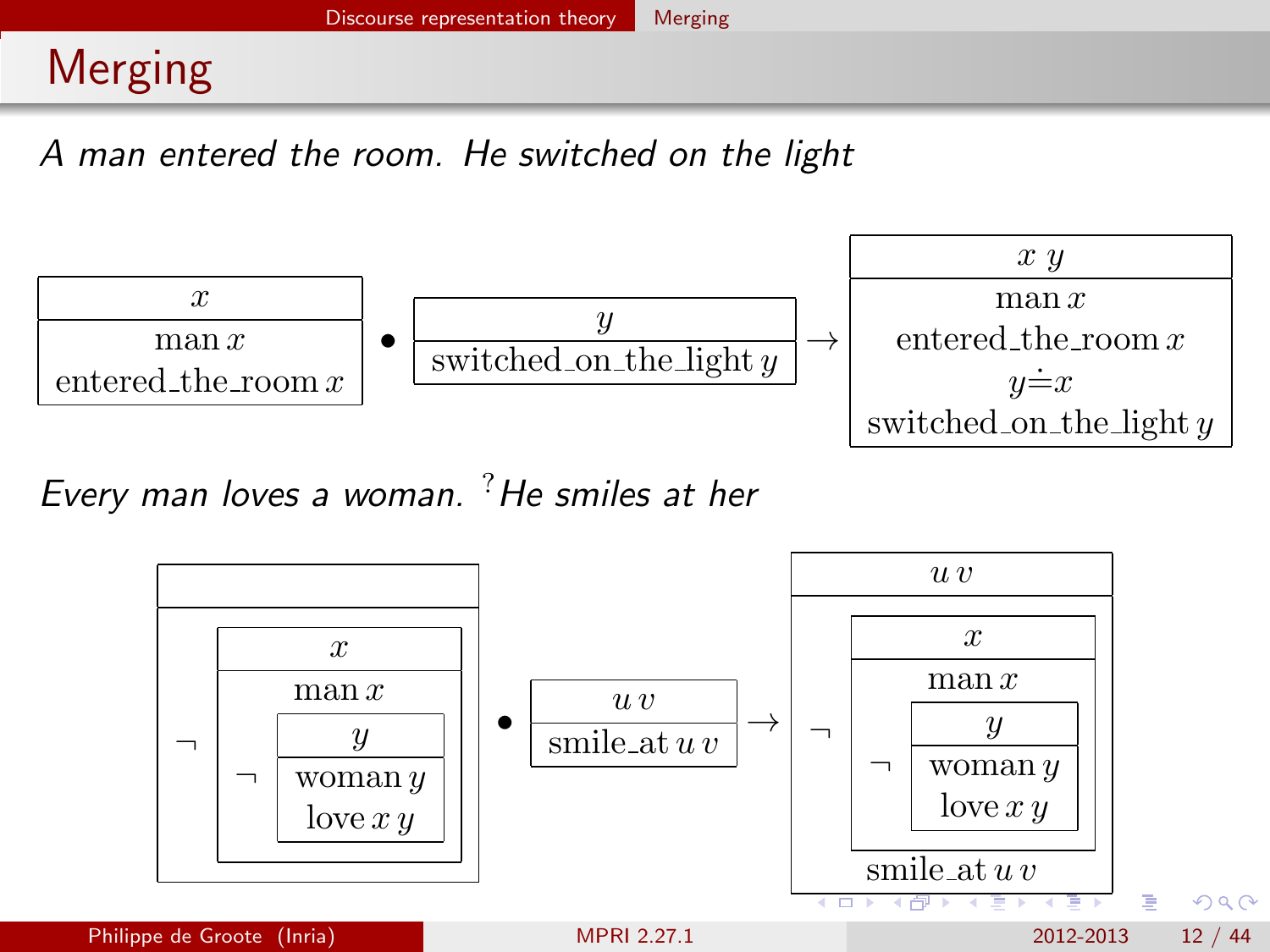#### <span id="page-12-0"></span>**[Introduction](#page-2-0)**

- [Discourse representation theory](#page-4-0)
- **[Discourse representation structures](#page-5-0)**
- **·** [Interpretation](#page-8-0)
- [Merging](#page-10-0)
- [Anaphora resolution](#page-12-0)
- [Revisiting DRT](#page-16-0)
	- [Left and right contexts](#page-17-0)
	- **•** [Semantic interpretation of the sentences](#page-20-0)
	- **•** [Semantic interpretation of the syntactic categories](#page-26-0)
- 5 [Type-theoretic dynamic logic](#page-29-0)
	- [Aim](#page-30-0)
	- **[Connectives](#page-33-0)**
	- **[Embedding of first order logic](#page-39-0)**

**∢ ロ ▶ ィ 何** 

化重 经不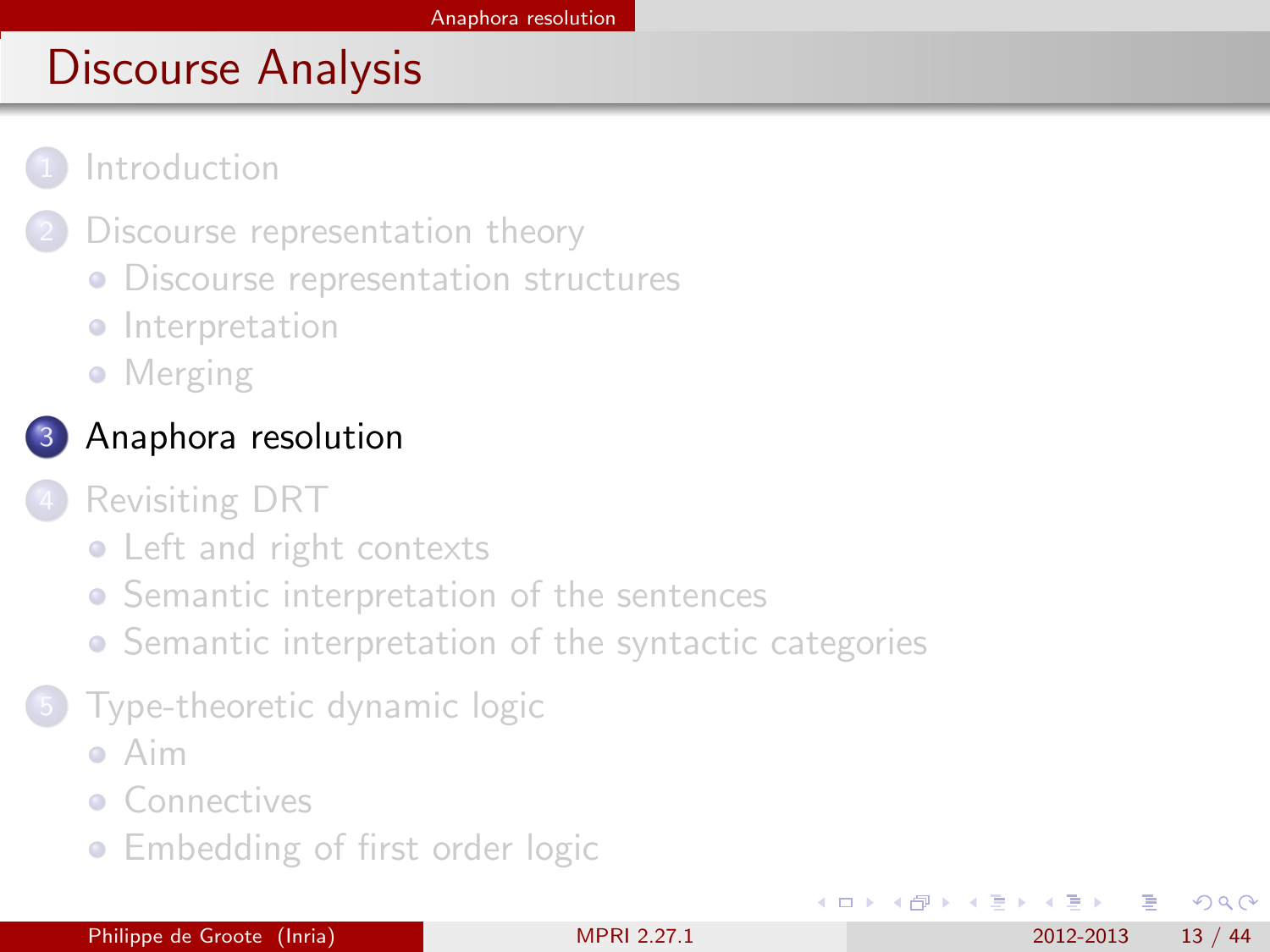# <span id="page-13-0"></span>Knowledge-poor approach

Peter loves Mary. But she does not love him. It is John whom she loves. He is a nicer guy.

Based on:

- **o** morphological features.
- **o** grammatical roles,
- discourse functions: theme (topic), rheme, ...

Signaling the topic:

- stating it as the subject,
- $\bullet$  using the passive voice  $\leftarrow$  to turn an object into the subject,
- clefting (it is from Mary that I learned the news),
- **•** periphrastic constructions ("as for", "concerning", "speaking of", ...),
- dislocation, a.k.a. topicalization (Mary, I lo[ve](#page-12-0) [he](#page-14-0)[r](#page-12-0)[\).](#page-13-0)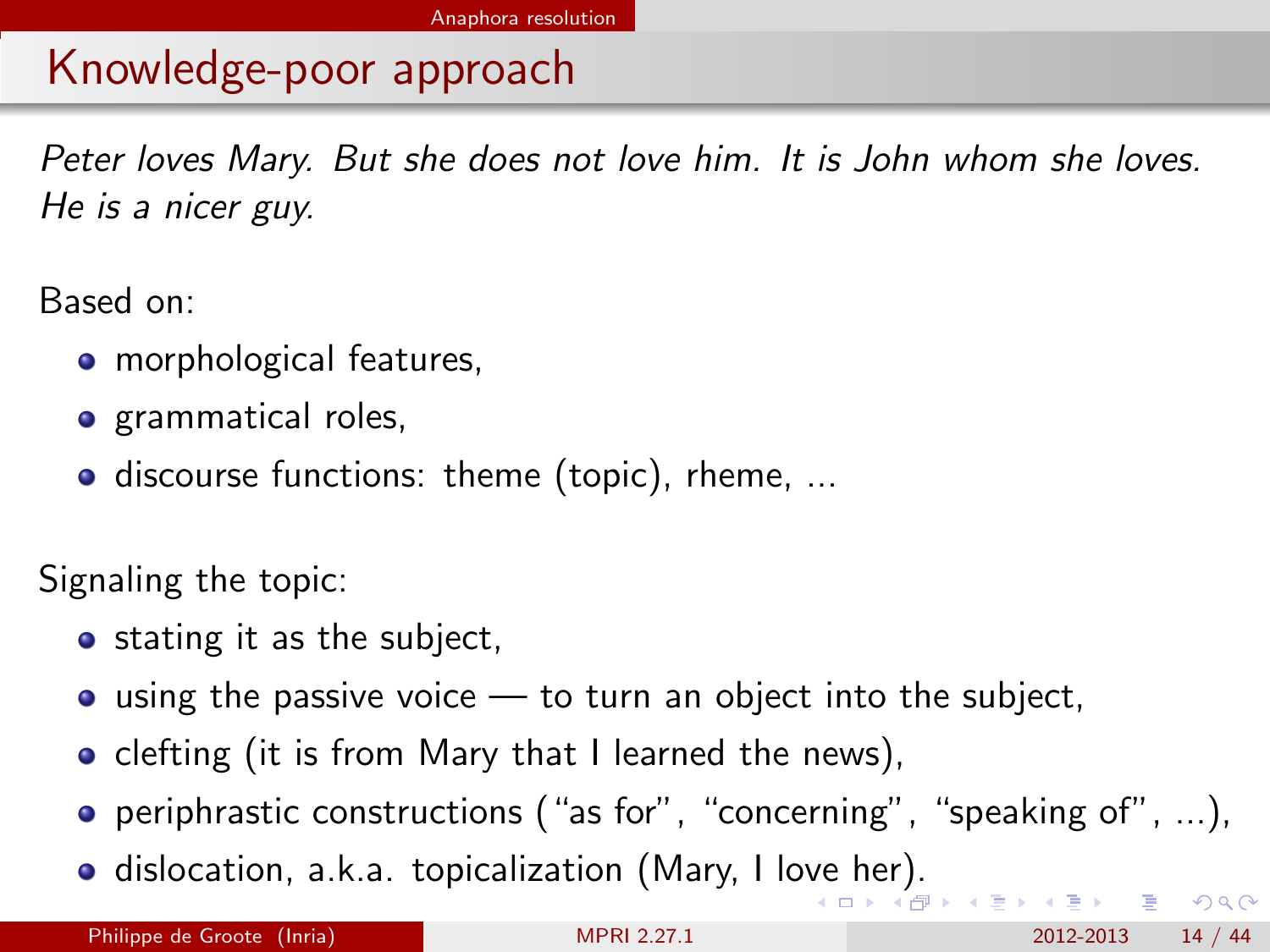[Anaphora resolution](#page-14-0)

## <span id="page-14-0"></span>Knowledge-poor approach  $+$  statistical training

The utility (CDVU) shows you a LIST4250, LIST38PP, or LIST3820 file on your terminal for a format similar to that in which it will be printed

 $QQ$ 

化重新润滑脂

**∢ ロ ▶ ィ 何**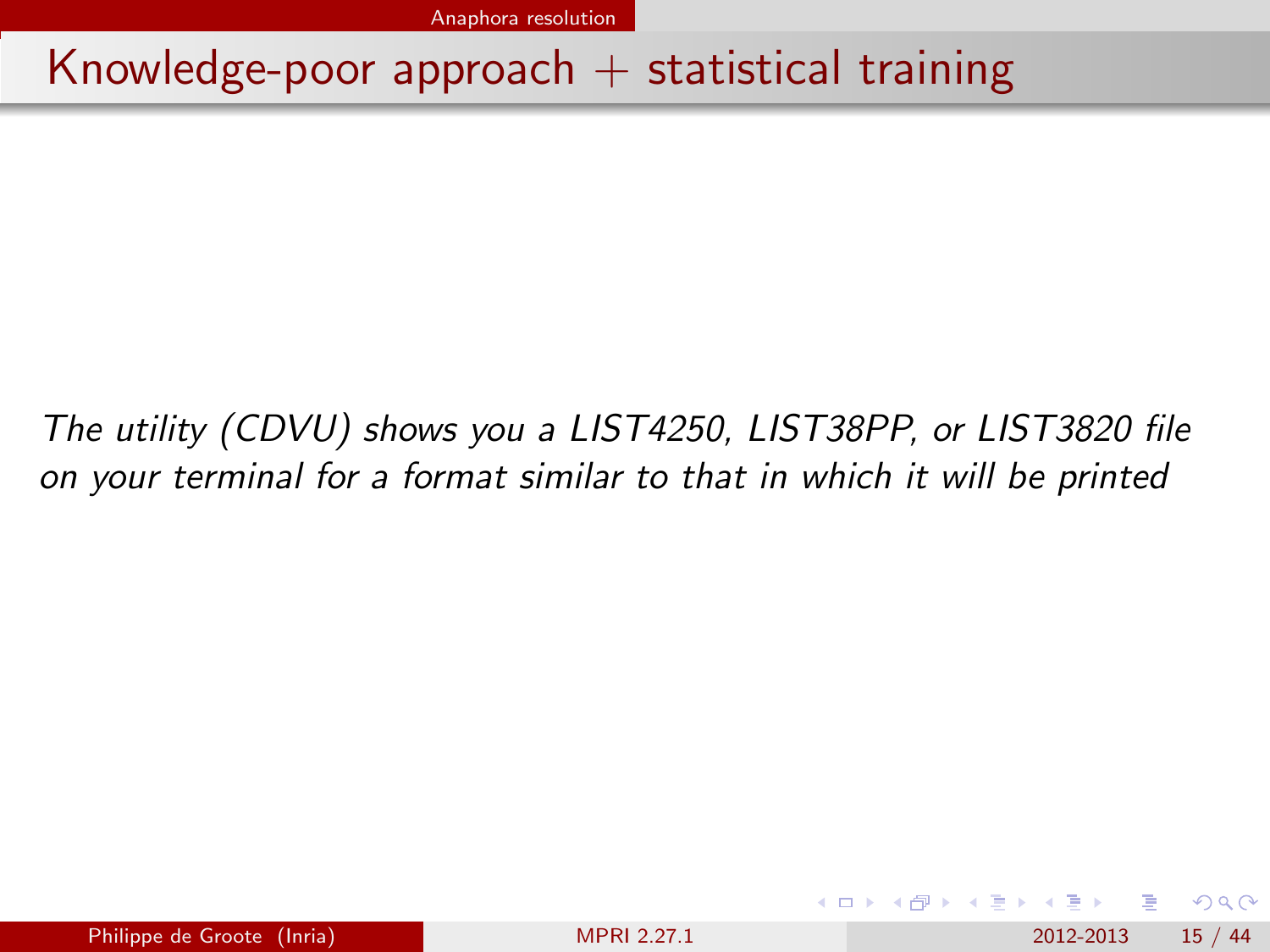<span id="page-15-0"></span>Knowledge based approach

John hid Bill's keys. He was drunk.

John hid Bill's keys. He was playing a joke on him.

**← ロ ▶ → イ 同** 

 $QQ$ 

医单位 医单位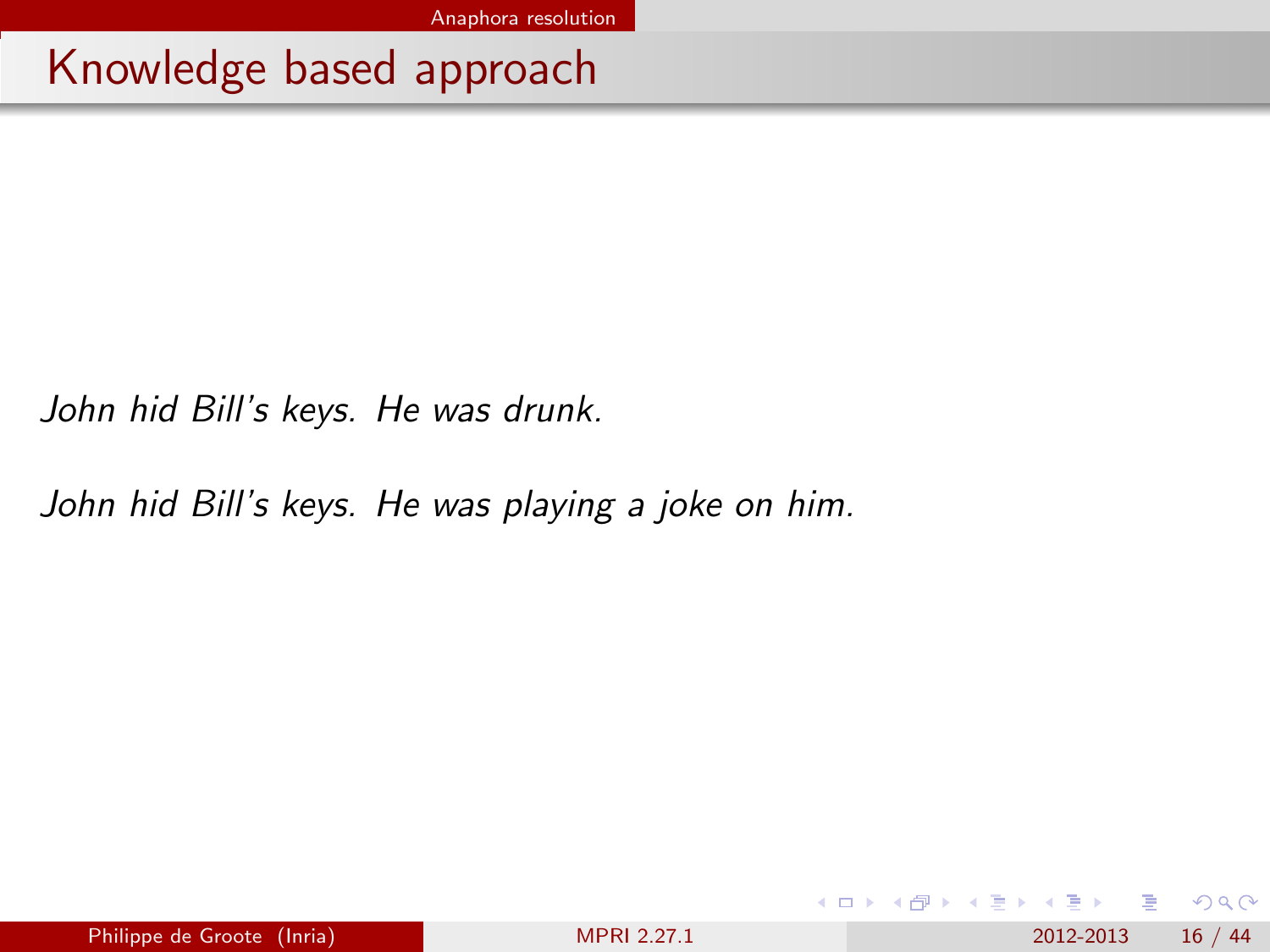<span id="page-16-0"></span>

- [Discourse representation theory](#page-4-0)
- **[Discourse representation structures](#page-5-0)**
- **·** [Interpretation](#page-8-0)
- [Merging](#page-10-0)
- [Anaphora resolution](#page-12-0)
- [Revisiting DRT](#page-16-0)
	- [Left and right contexts](#page-17-0)
	- [Semantic interpretation of the sentences](#page-20-0)
	- **•** [Semantic interpretation of the syntactic categories](#page-26-0)
	- 5 [Type-theoretic dynamic logic](#page-29-0)
		- [Aim](#page-30-0)
		- **[Connectives](#page-33-0)**
		- **[Embedding of first order logic](#page-39-0)**

∢ ロ ≯ → イ印

4. B. K. 4.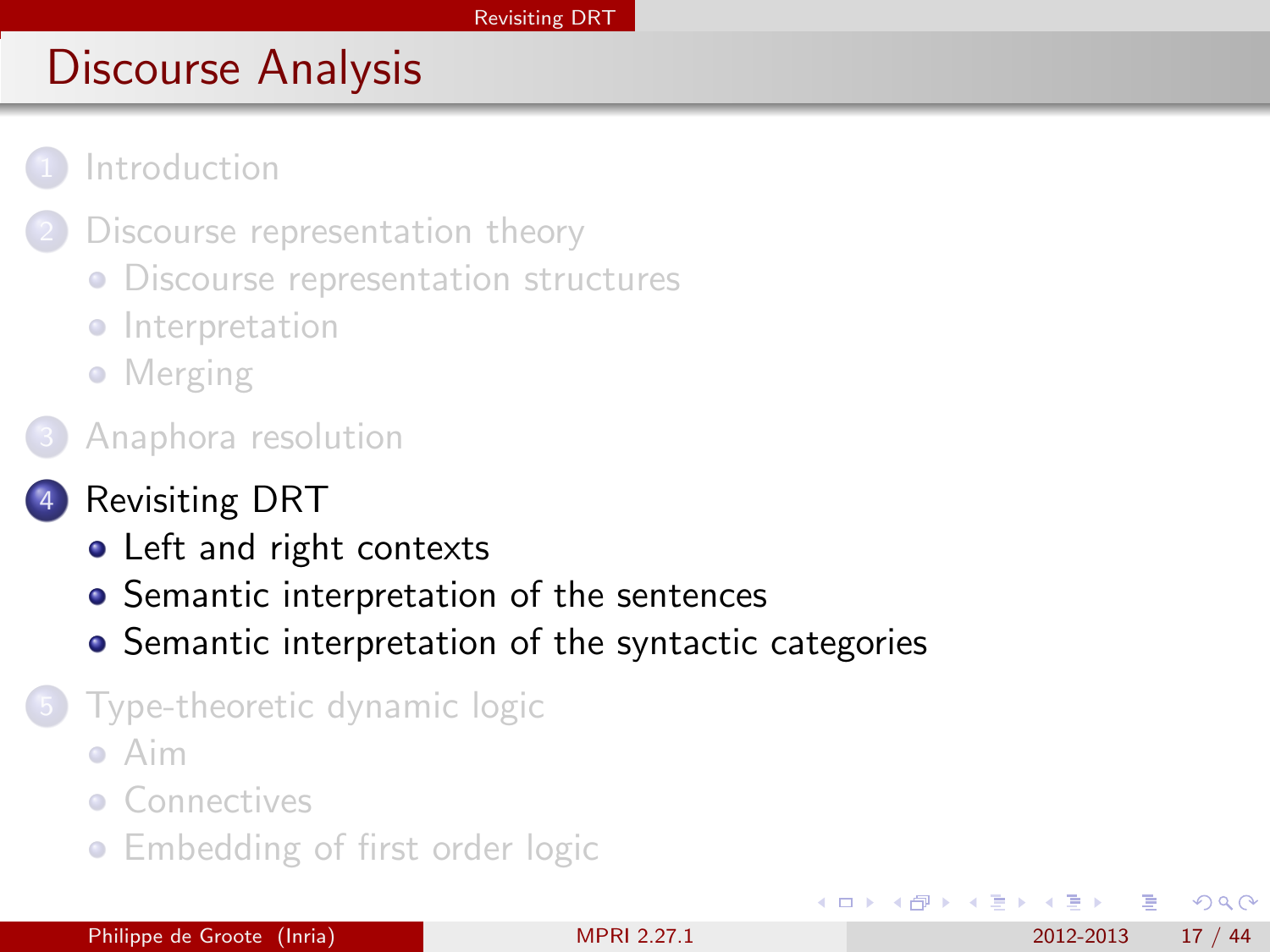<span id="page-17-0"></span>

- [Discourse representation theory](#page-4-0)
- **[Discourse representation structures](#page-5-0)**
- **·** [Interpretation](#page-8-0)
- [Merging](#page-10-0)
- [Anaphora resolution](#page-12-0)
	- [Revisiting DRT](#page-16-0)
		- [Left and right contexts](#page-17-0)
		- **•** [Semantic interpretation of the sentences](#page-20-0)
		- **•** [Semantic interpretation of the syntactic categories](#page-26-0)
	- 5 [Type-theoretic dynamic logic](#page-29-0)
		- [Aim](#page-30-0)
		- **[Connectives](#page-33-0)**
		- **[Embedding of first order logic](#page-39-0)**

4 D F

化医头头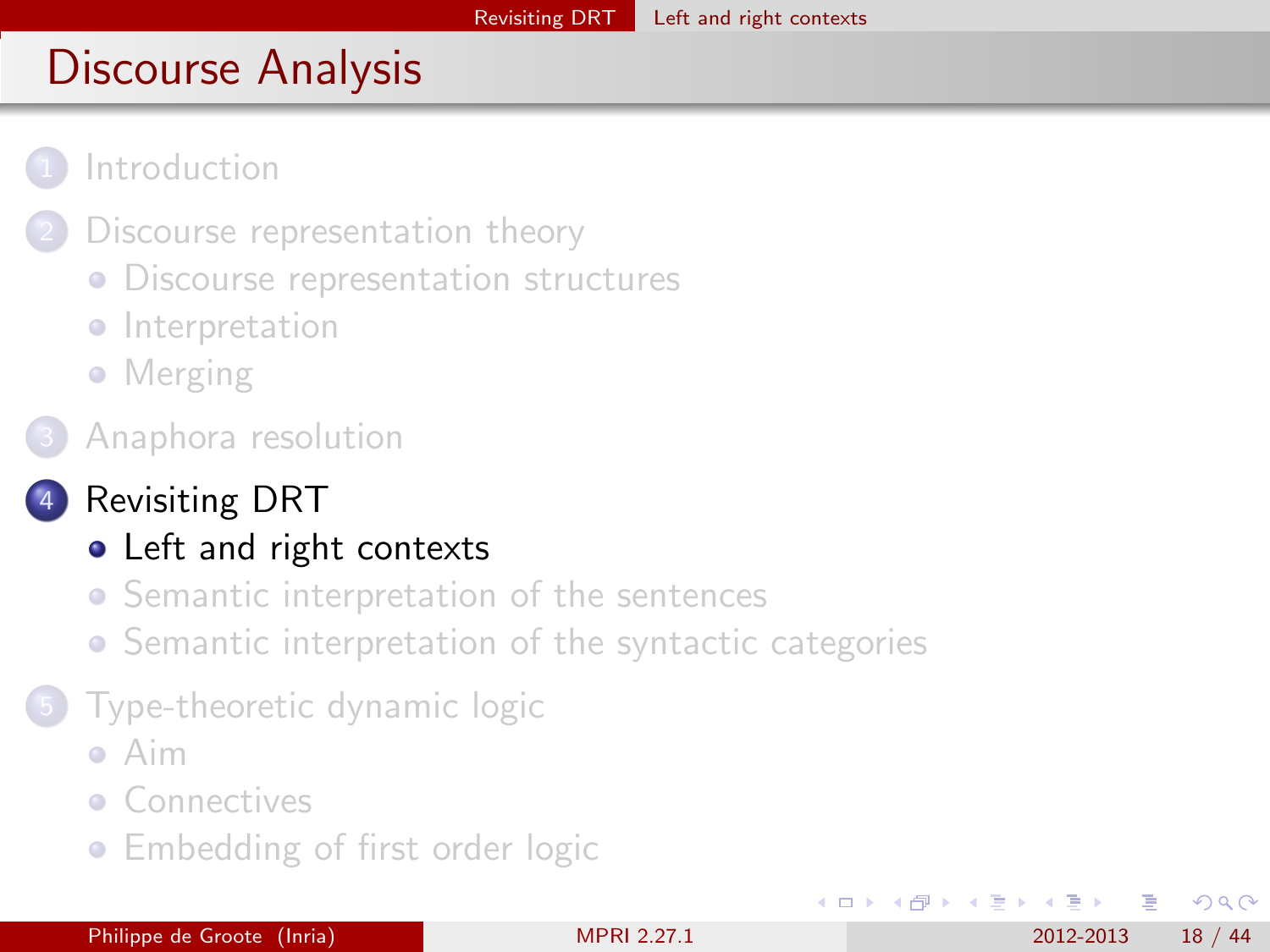# <span id="page-18-0"></span>Typing the left and right contexts

Montague semantics is based on Church's simple type theory, which provides a full hierarchy of functional types built upon two atomic types:

- $\bullet$  e, the type of entities (a.k.a. individuals).
- $\bullet$  t, the type of truth values (a.k.a. propositions).

We add a third atomic type,  $c$ , which stands for the type of the left contexts.

What about the type of the right contexts?

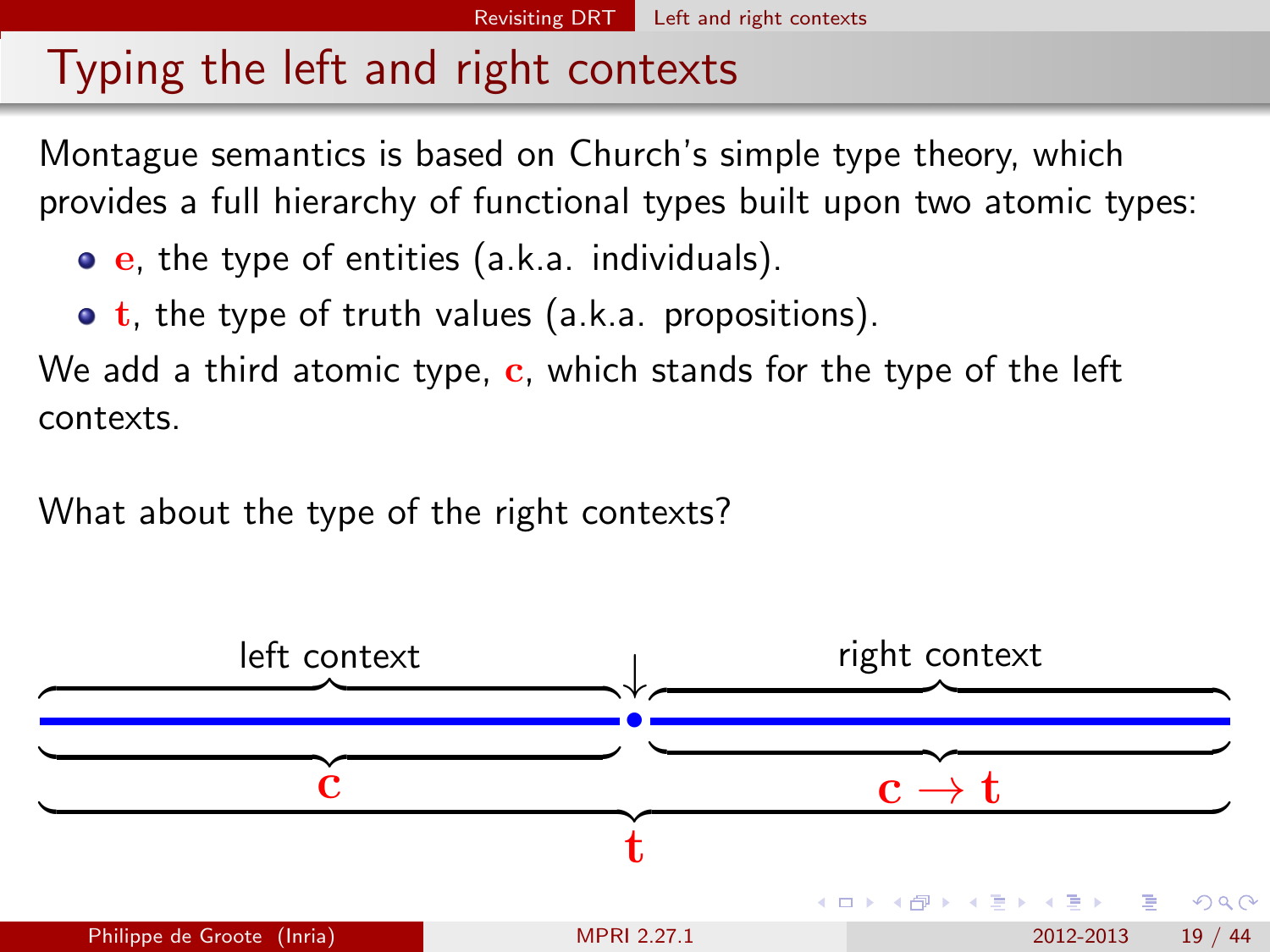# <span id="page-19-0"></span>Updating and accessing the context

| nil : c |                                                                                                                  |
|---------|------------------------------------------------------------------------------------------------------------------|
|         | $\overline{\phantom{a}}$ : $\overline{\phantom{a}}$ : $\overline{\phantom{a}}$ e $\rightarrow$ c $\rightarrow$ c |
|         | sel : $c \rightarrow e$                                                                                          |

| Philippe de Groote (Inria) | <b>MPRI 2.27.1</b> | 20/44<br>2012-2013 |  |
|----------------------------|--------------------|--------------------|--|
|                            |                    |                    |  |

4 0 8

画

重

4. B. K. 4.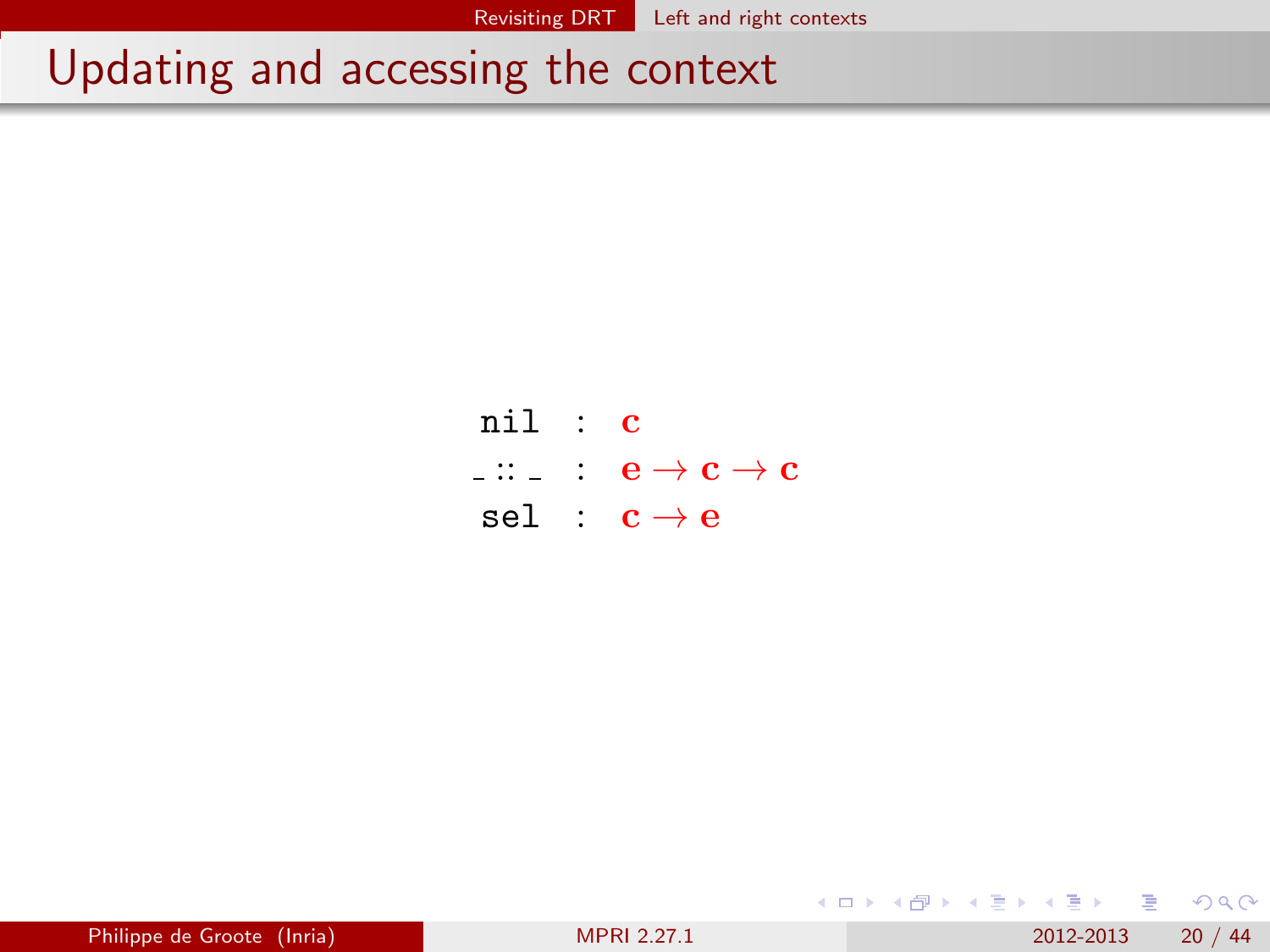<span id="page-20-0"></span>

- [Discourse representation theory](#page-4-0)
- **[Discourse representation structures](#page-5-0)**
- **·** [Interpretation](#page-8-0)
- [Merging](#page-10-0)
- [Anaphora resolution](#page-12-0)

## [Revisiting DRT](#page-16-0)

- [Left and right contexts](#page-17-0)
- [Semantic interpretation of the sentences](#page-20-0)
- **•** [Semantic interpretation of the syntactic categories](#page-26-0)
- 5 [Type-theoretic dynamic logic](#page-29-0)
	- [Aim](#page-30-0)
	- **[Connectives](#page-33-0)**
	- **[Embedding of first order logic](#page-39-0)**

∢ ロ ≯ → イ印

∢ ∃ ⊁ ∢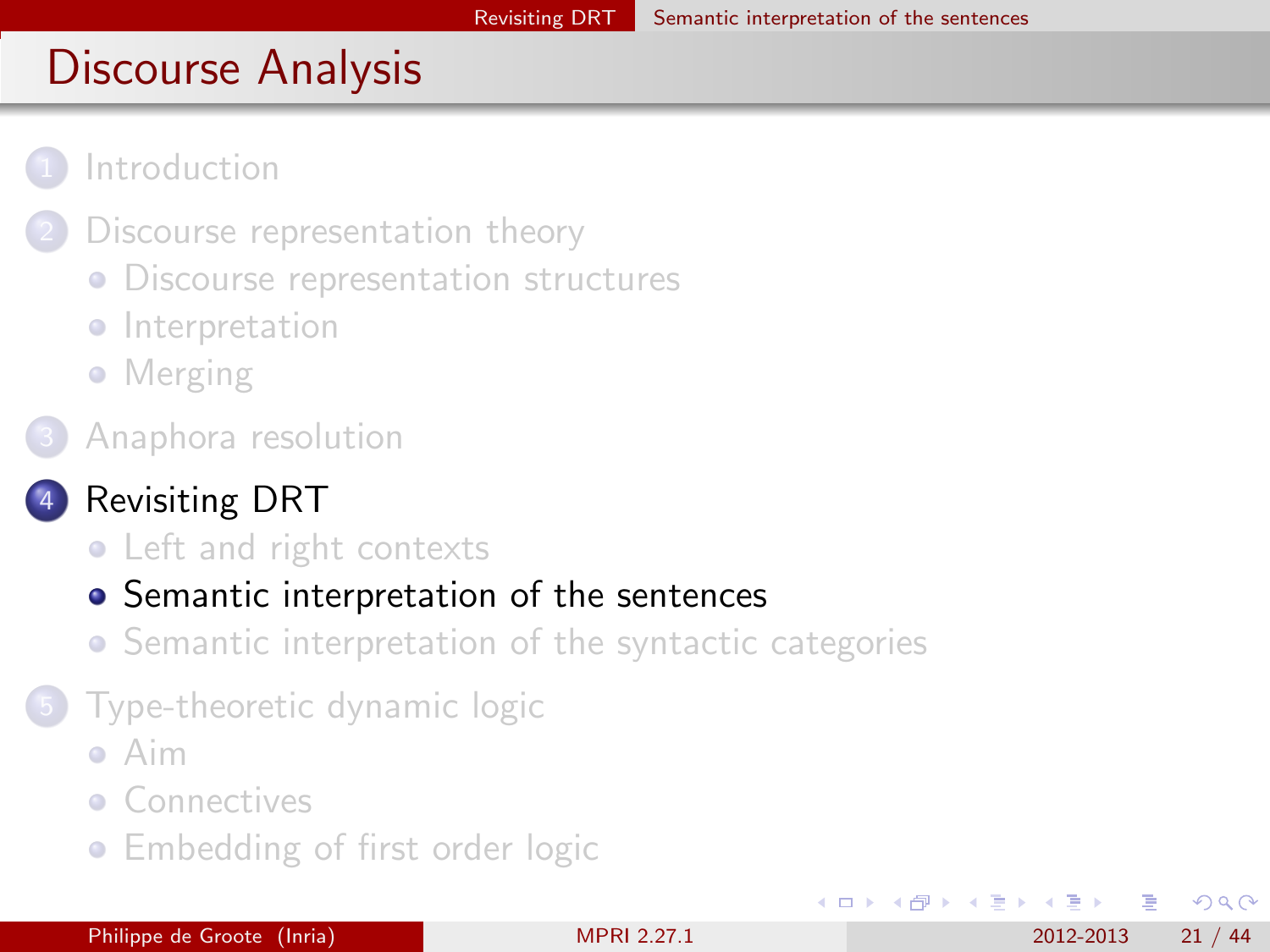## <span id="page-21-0"></span>Semantic interpretation of the sentences

Let  $s$  be the syntactic category of sentences. Remember that we intend to abstract our notions of left and right contexts over the meaning of the sentences.

$$
[\hspace{-1.5pt}[ s]\hspace{-1.5pt}] = \mathbf{c} \to (\mathbf{c} \to \mathbf{t}) \to \mathbf{t}
$$

 $\Omega$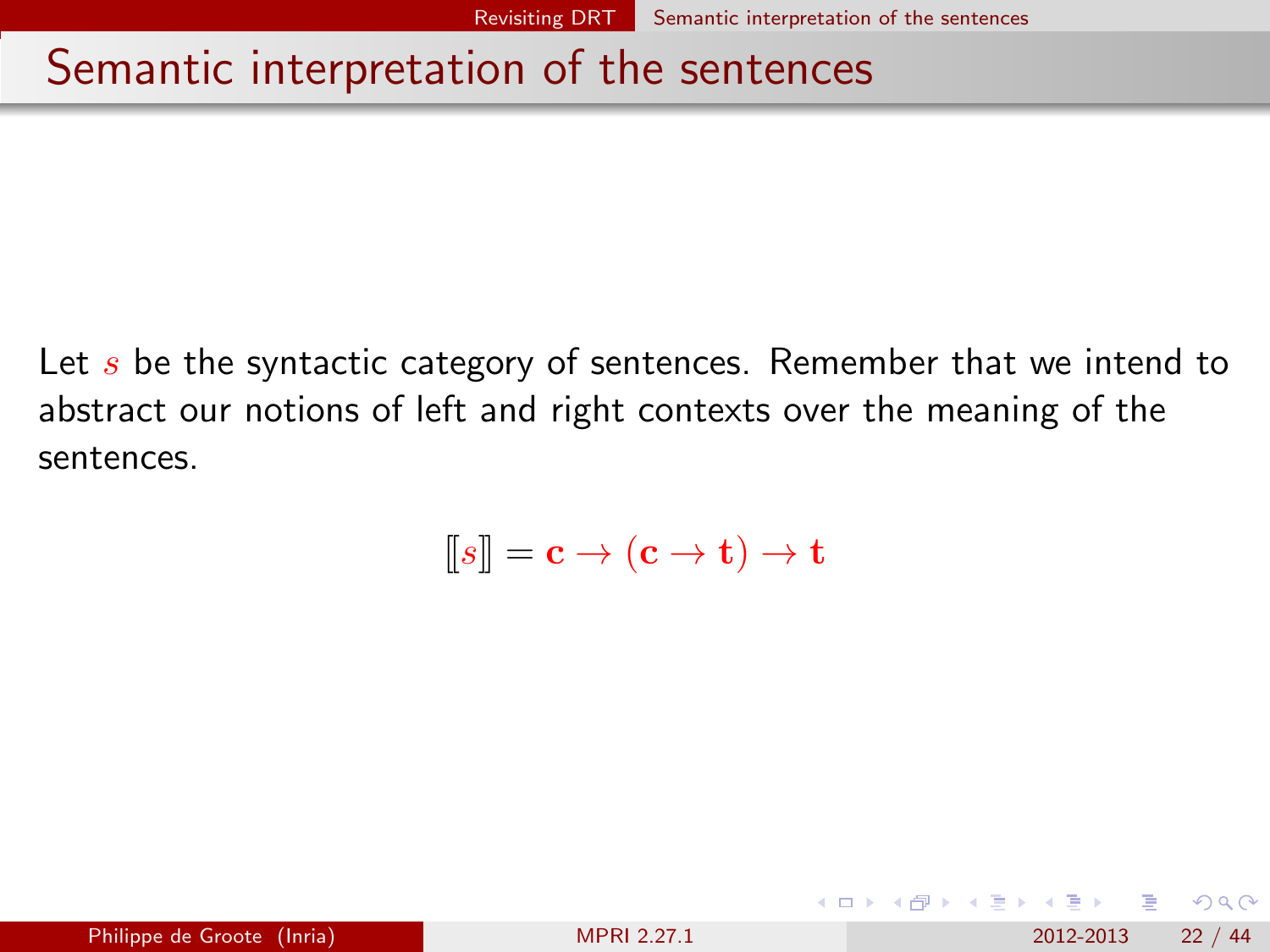## <span id="page-22-0"></span>Composition of two sentence interpretations

$$
\llbracket S_1, S_2 \rrbracket = \lambda e \phi. \llbracket S_1 \rrbracket e (\lambda e'. \llbracket S_2 \rrbracket e' \phi)
$$

 $298$ 

K 등 > < 등

**← ロ ▶ → イ 同**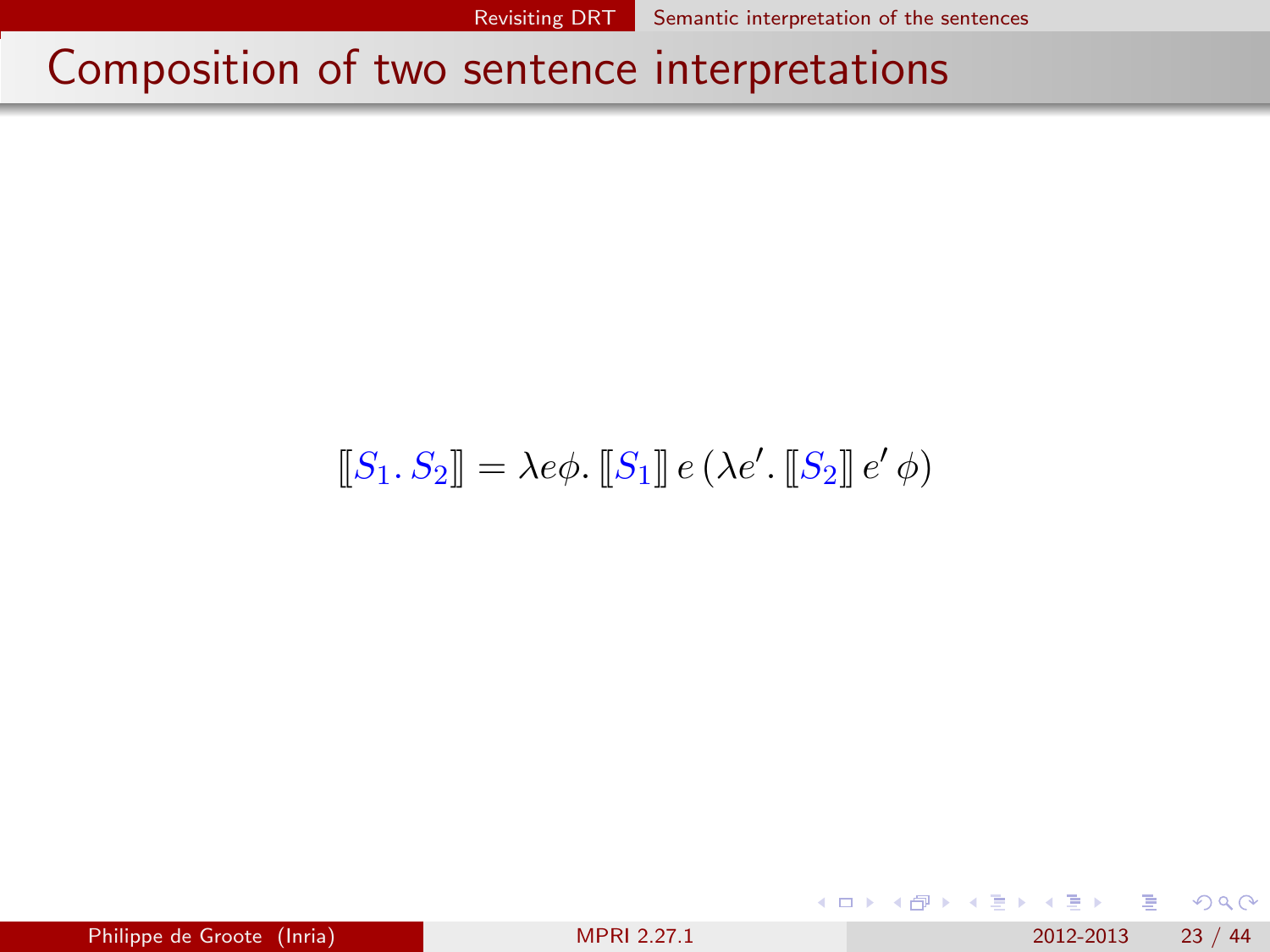## <span id="page-23-0"></span>Back to DRT and DRSs

Consider a DRS:

$$
\begin{array}{|c|}\n\hline\nx_1 \dots x_n \\
\hline\nC_1 \\
\vdots \\
C_m\n\end{array}
$$

To such a structure, corresponds the following  $\lambda$ -term of type  $c \to (c \to t) \to t$ :

$$
\lambda e\phi \cdot \exists x_1 \ldots x_n \cdot C_1 \wedge \cdots \wedge C_m \wedge \phi e'
$$

where  $e'$  is a context made of  $e$  and of the variables  $x_1, \ldots, x_n.$ 

| Philippe de Groote (Inria) | <b>MPRI 2.27.1</b> | 24/44<br>2012-2013 |
|----------------------------|--------------------|--------------------|
|                            |                    |                    |

 $QQ$ 

イロト イ部 トメ ヨ トメ ヨト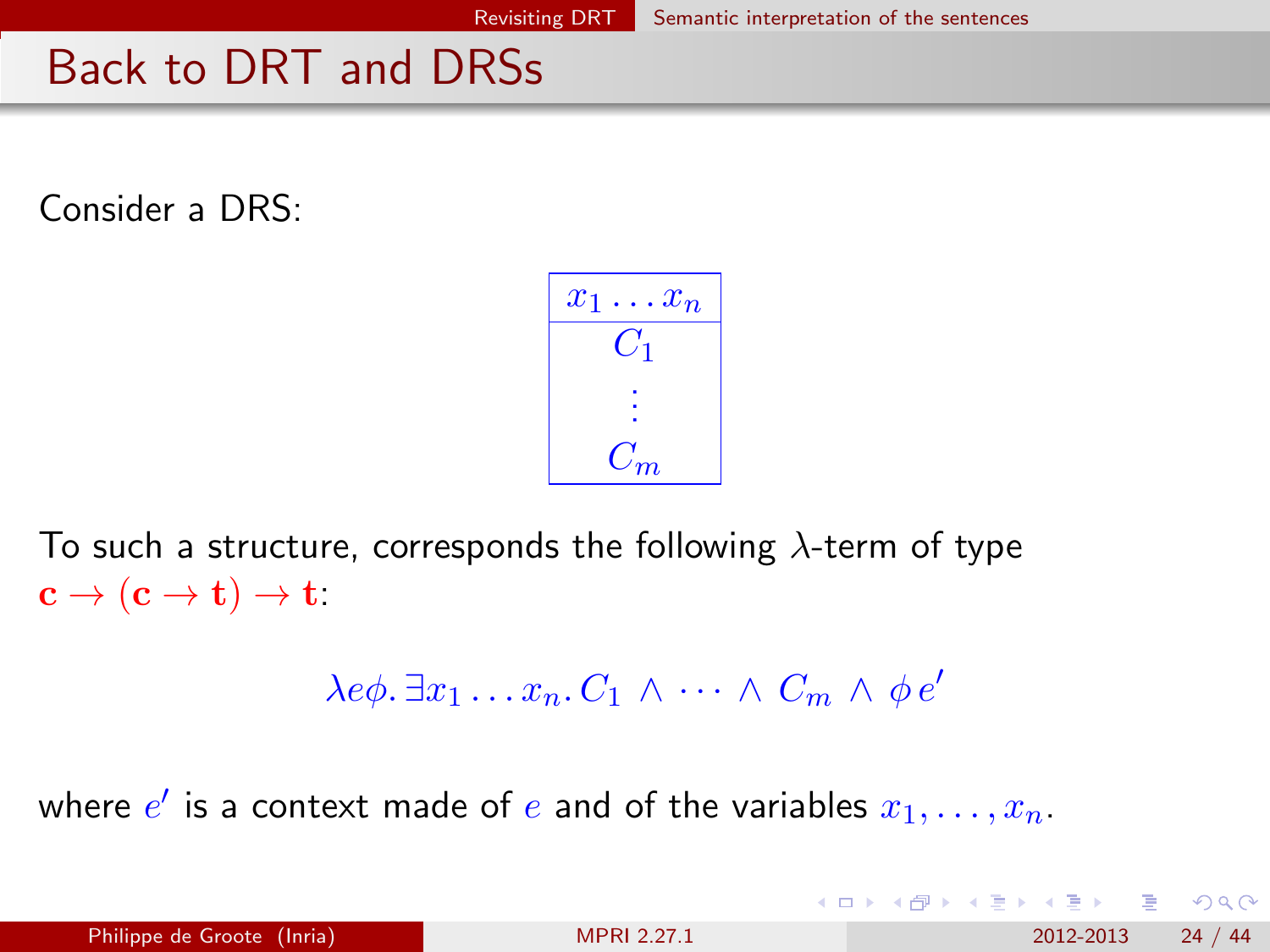<span id="page-24-0"></span>John loves Mary. He smiles at her.

 $[\![John\! \mid \! \text{loves} \; \! Mary \! \mid \! \mid = \lambda e\phi \cdot \text{love} \; \! \text{jm} \wedge \phi \; \! (\mathbf{m}::\! \! \text{j}::\! e)$ 

[He smiles at her]] =  $\lambda e\phi$ . smile (sel<sub>he</sub> e) (sel<sub>her</sub> e)  $\wedge \phi e$ 

 $QQ$ 

 $\left\{ \begin{array}{ccc} 1 & 0 & 0 \\ 0 & 1 & 0 \end{array} \right.$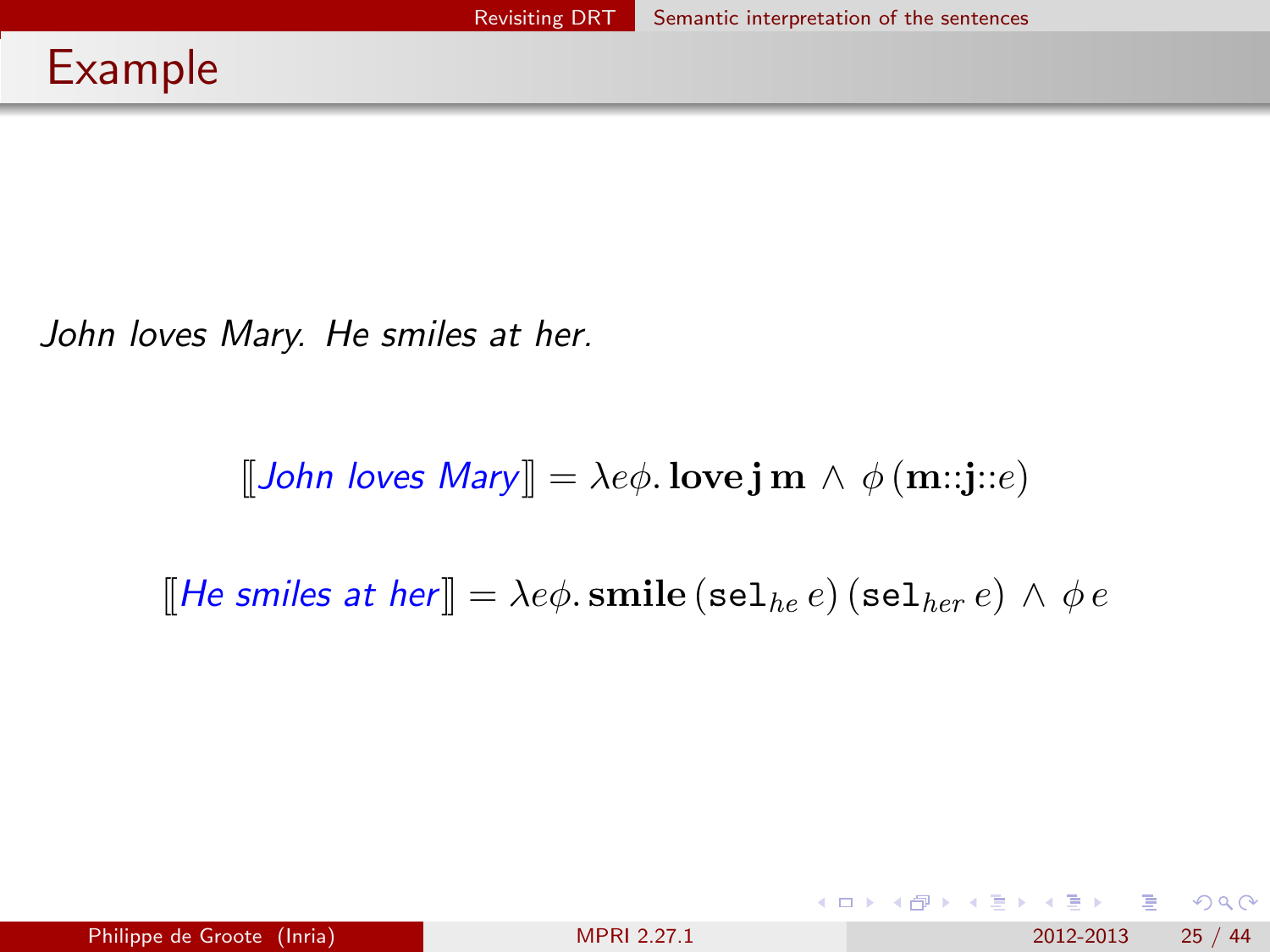<span id="page-25-0"></span> $\lambda e\phi$ . [[John loves Mary]]  $e$   $(\lambda e'.$  [[He smiles at her]]  $e'\,\phi)$ 

- $\phi = \lambda e \phi.$   $(\lambda e \phi.$  love  $\mathbf{j} \mathbf{m} \wedge \phi(\mathbf{m}::\mathbf{j}::e)) e (\lambda e'.$  [[He smiles at her]]  $e' \phi$ )
- $\to_\beta \lambda e\phi$ .  $(\lambda\phi.$  love  $\mathbf{j}$   $\text{m} \wedge \phi(\textbf{m}::\mathbf{j}::e))$   $(\lambda e'.$  [[He smiles at her]]  $e'\,\phi$ )
- $\rightarrow$ <sub>β</sub> λe $\phi$ . love j  $\textbf{m} \wedge (\lambda e'.$  [[He smiles at her]]  $e'$   $\phi$ )  $(\textbf{m}::\textbf{j}::\textbf{e})$
- $\rightarrow$ <sub>β</sub> λe $\phi$ . love j m  $\land$  [He smiles at her]] (m::j::e)  $\phi$
- =  $\lambda e\phi$ . love j m  $\wedge$  ( $\lambda e\phi$ . smile (sel<sub>he</sub> e) (sel<sub>her</sub> e)  $\wedge \phi e$ ) (m::j::e)  $\phi$  $\rightarrow$ <sub>β</sub> λe $\phi$ . love j m  $\wedge$

 $(\lambda \phi \text{.smile}(\text{sel}_{he}(\text{m::}j::e)) (\text{sel}_{her}(\text{m::}j::e)) \wedge \phi(\text{m::}j::e)) \phi$  $\rightarrow$ <sub>β</sub> λe $\phi$ . love j m  $\land$  smile (sel<sub>he</sub> (m::j::e)) (sel<sub>her</sub> (m::j::e))  $\land$   $\phi$  (m::j::e)

- $= \lambda e \phi$ . love j m  $\wedge$  smile j (sel<sub>her</sub> (m::j::e))  $\wedge \phi$  (m::j::e)
- $= \lambda e \phi$ . love j m  $\wedge$  smile j m  $\wedge \phi$  (m::j::e)

**KOD KARD KED KED E VAN**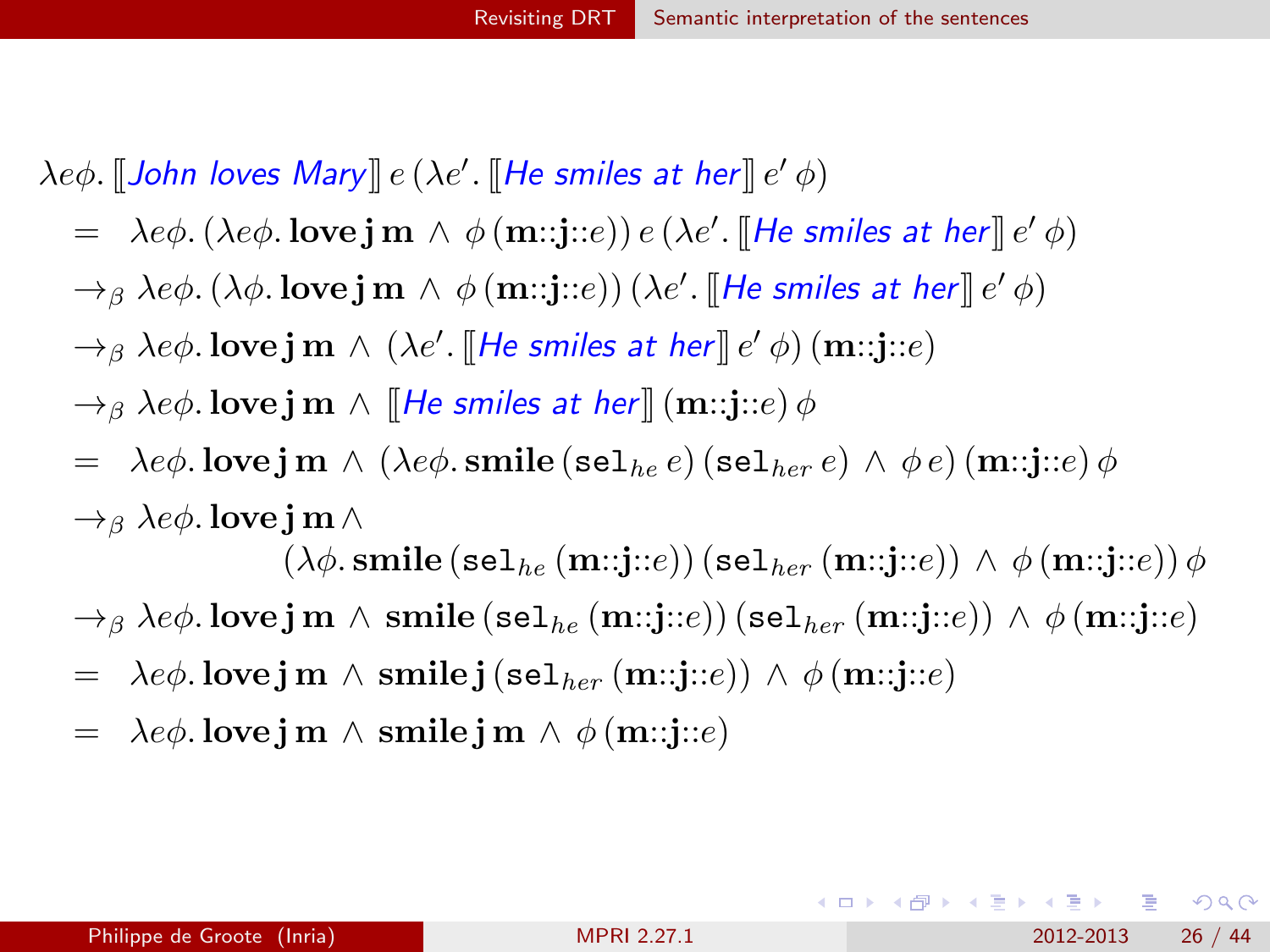<span id="page-26-0"></span>

- [Discourse representation theory](#page-4-0)
- **[Discourse representation structures](#page-5-0)**
- **·** [Interpretation](#page-8-0)
- [Merging](#page-10-0)
- [Anaphora resolution](#page-12-0)

## [Revisiting DRT](#page-16-0)

- [Left and right contexts](#page-17-0)
- **•** [Semantic interpretation of the sentences](#page-20-0)
- [Semantic interpretation of the syntactic categories](#page-26-0)
- 5 [Type-theoretic dynamic logic](#page-29-0)
	- [Aim](#page-30-0)
	- **[Connectives](#page-33-0)**
	- **[Embedding of first order logic](#page-39-0)**

∢ ロ ≯ → イ印

化医头头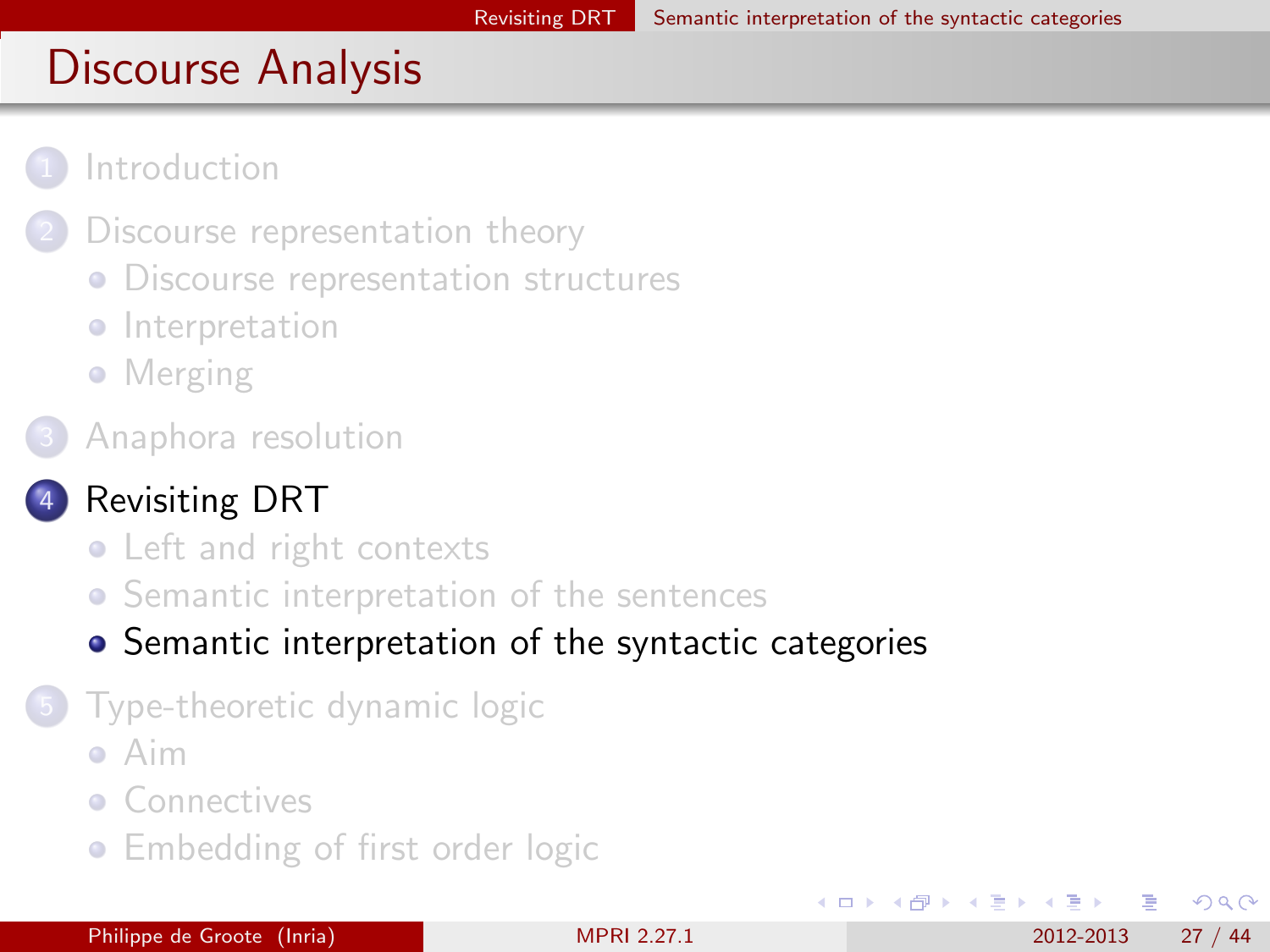<span id="page-27-0"></span>Montague's interpretation

$$
\begin{array}{rcl}\n[s] & = & \mathbf{t} \\
[n] & = & \mathbf{e} \to \mathbf{t} \\
[np] & = & (\mathbf{e} \to \mathbf{t}) \to \mathbf{t}\n\end{array}
$$

may be rephrased as follows:

$$
\begin{array}{rcl}\n[s] &= \mathbf{t} & (1) \\
[n] &= \mathbf{e} \rightarrow [s] & (2) \\
[np] &= (\mathbf{e} \rightarrow [s]) \rightarrow [s] & (3)\n\end{array}
$$

Replacing (1) with:

$$
\llbracket s \rrbracket = \mathbf{c} \to (\mathbf{c} \to \mathbf{t}) \to \mathbf{t}
$$

we obtain:

$$
\begin{array}{rcl}\n[\![n]\!] &=& \mathbf{e} \to \mathbf{c} \to (\mathbf{c} \to \mathbf{t}) \to \mathbf{t} \\
[\![np]\!] &=& (\mathbf{e} \to \mathbf{c} \to (\mathbf{c} \to \mathbf{t}) \to \mathbf{t}) \to \mathbf{c} \to (\mathbf{c} \to \mathbf{t}) \to \mathbf{t}\n\end{array}
$$

Philippe de Groote (Inria) **[MPRI 2.27.1](#page-0-0)** 2012-2013 28 / 44

D.

イロト イ押ト イヨト イヨト

 $QQ$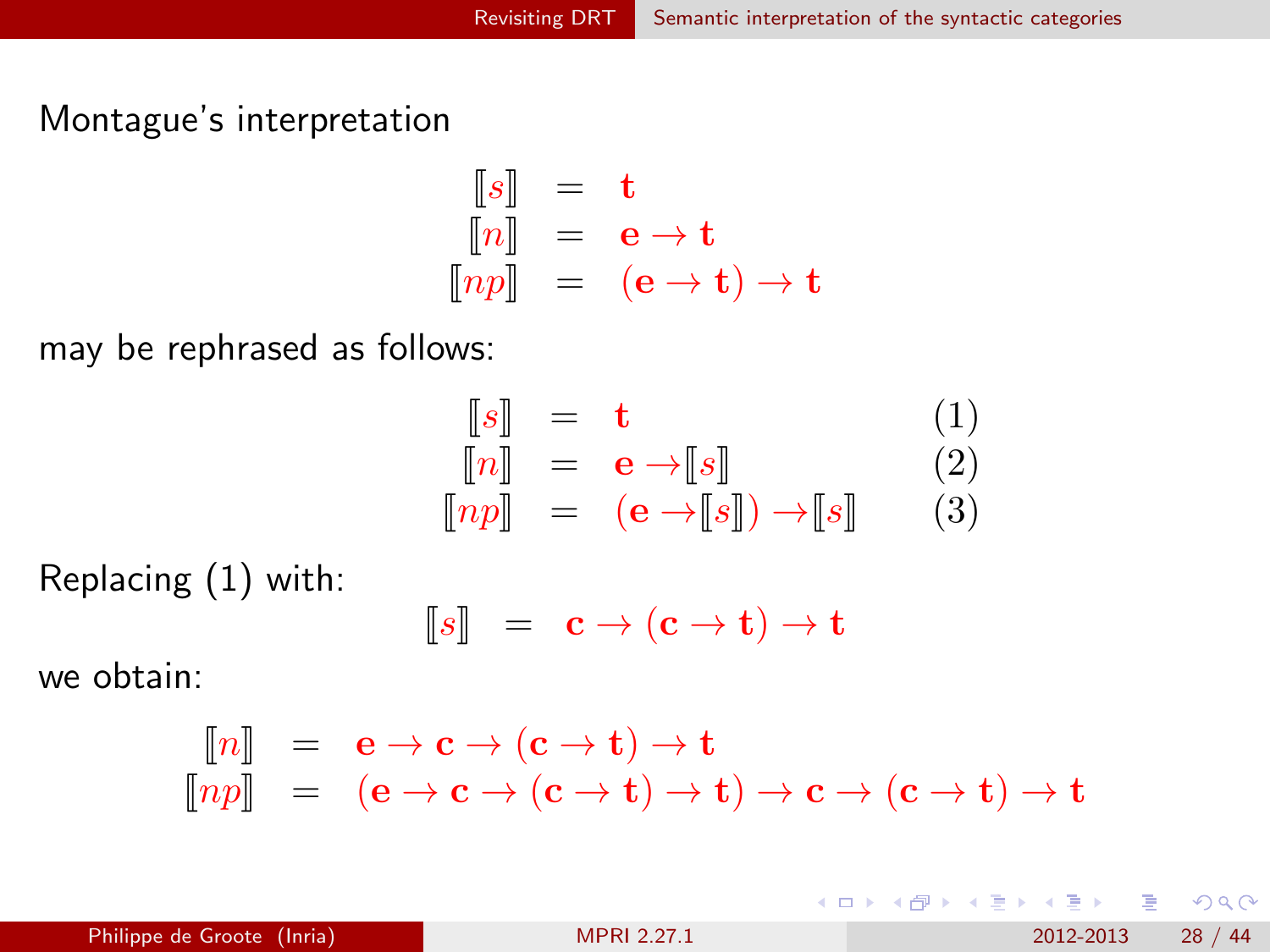<span id="page-28-0"></span>This interpretation results in handcrafted lexical semantics such as the following:

$$
\begin{array}{lll}\n\text{[farmer]} & = & \lambda x e \phi. \text{farmer } x \wedge \phi e \\
\text{[donkey]} & = & \lambda x e \phi. \text{ donkey } x \wedge \phi e \\
\text{[owns]} & = & \lambda os. s \ (\lambda x. o \ (\lambda y e \phi. \text{ own } x y \wedge \phi e)) \\
\text{[beats]} & = & \lambda os. s \ (\lambda x. o \ (\lambda y e \phi. \text{ beat } x y \wedge \phi e)) \\
\text{[who]} & = & \lambda r n x e \phi. n x e \ (\lambda e. r \ (\lambda \psi. \psi x) e \phi) \\
\text{[a]} & = & \lambda n \psi e \phi. \exists x. n x e \ (\lambda e. \psi x \ (\text{x::}e) \ \phi) \\
\text{[every]} & = & \lambda n \psi e \phi. \ (\forall x. \neg (n x e \ (\lambda e. \neg (\psi x \ (\text{x::}e) \ (\lambda e. \top))))) \ \wedge \ \phi e \\
\text{[it]} & = & \lambda \psi e \phi. \ \psi \ (\text{sel } e) \ e \phi\n\end{array}
$$

...which might seem a little bit involved.

Philippe de Groote (Inria) [MPRI 2.27.1](#page-0-0) 2012-2013 29 / 44

D.

 $QQ$ 

 $\left\{ \begin{array}{ccc} 1 & 0 & 0 \\ 0 & 1 & 0 \end{array} \right.$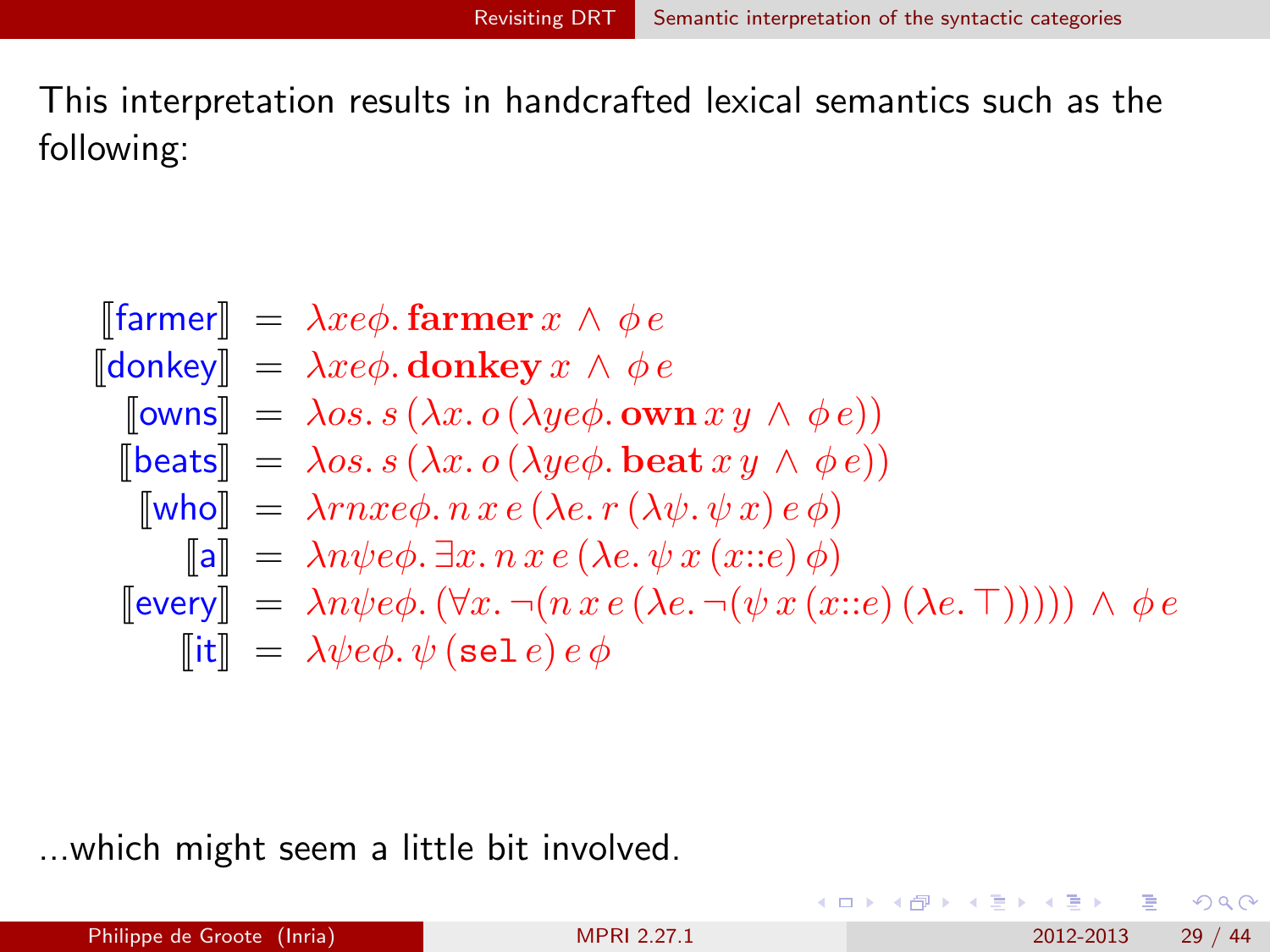<span id="page-29-0"></span>

- [Discourse representation theory](#page-4-0)
- **[Discourse representation structures](#page-5-0)**
- **·** [Interpretation](#page-8-0)
- [Merging](#page-10-0)
- [Anaphora resolution](#page-12-0)
- [Revisiting DRT](#page-16-0)
	- [Left and right contexts](#page-17-0)
	- **•** [Semantic interpretation of the sentences](#page-20-0)
	- [Semantic interpretation of the syntactic categories](#page-26-0)

## 5 [Type-theoretic dynamic logic](#page-29-0)

- [Aim](#page-30-0)
- **[Connectives](#page-33-0)**
- **[Embedding of first order logic](#page-39-0)**

4 0 8

∢ ∃ ⊁ ∢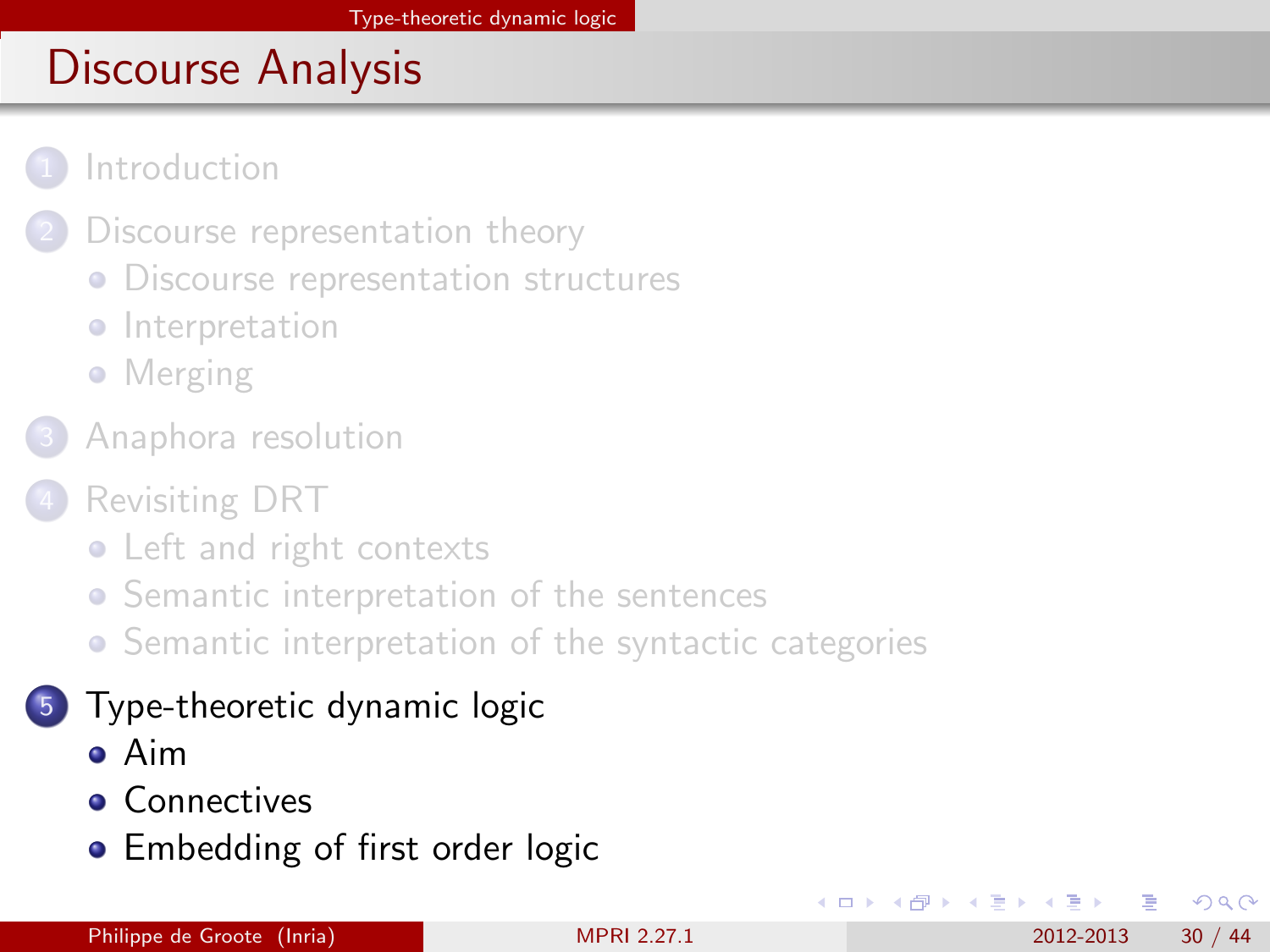#### <span id="page-30-0"></span>**[Introduction](#page-2-0)**

- [Discourse representation theory](#page-4-0)
- **[Discourse representation structures](#page-5-0)**
- **·** [Interpretation](#page-8-0)
- [Merging](#page-10-0)
- [Anaphora resolution](#page-12-0)
- [Revisiting DRT](#page-16-0)
	- [Left and right contexts](#page-17-0)
	- **•** [Semantic interpretation of the sentences](#page-20-0)
	- [Semantic interpretation of the syntactic categories](#page-26-0)

#### 5 [Type-theoretic dynamic logic](#page-29-0) [Aim](#page-30-0)

- **[Connectives](#page-33-0)**
- **[Embedding of first order logic](#page-39-0)**

4 D F

化医头头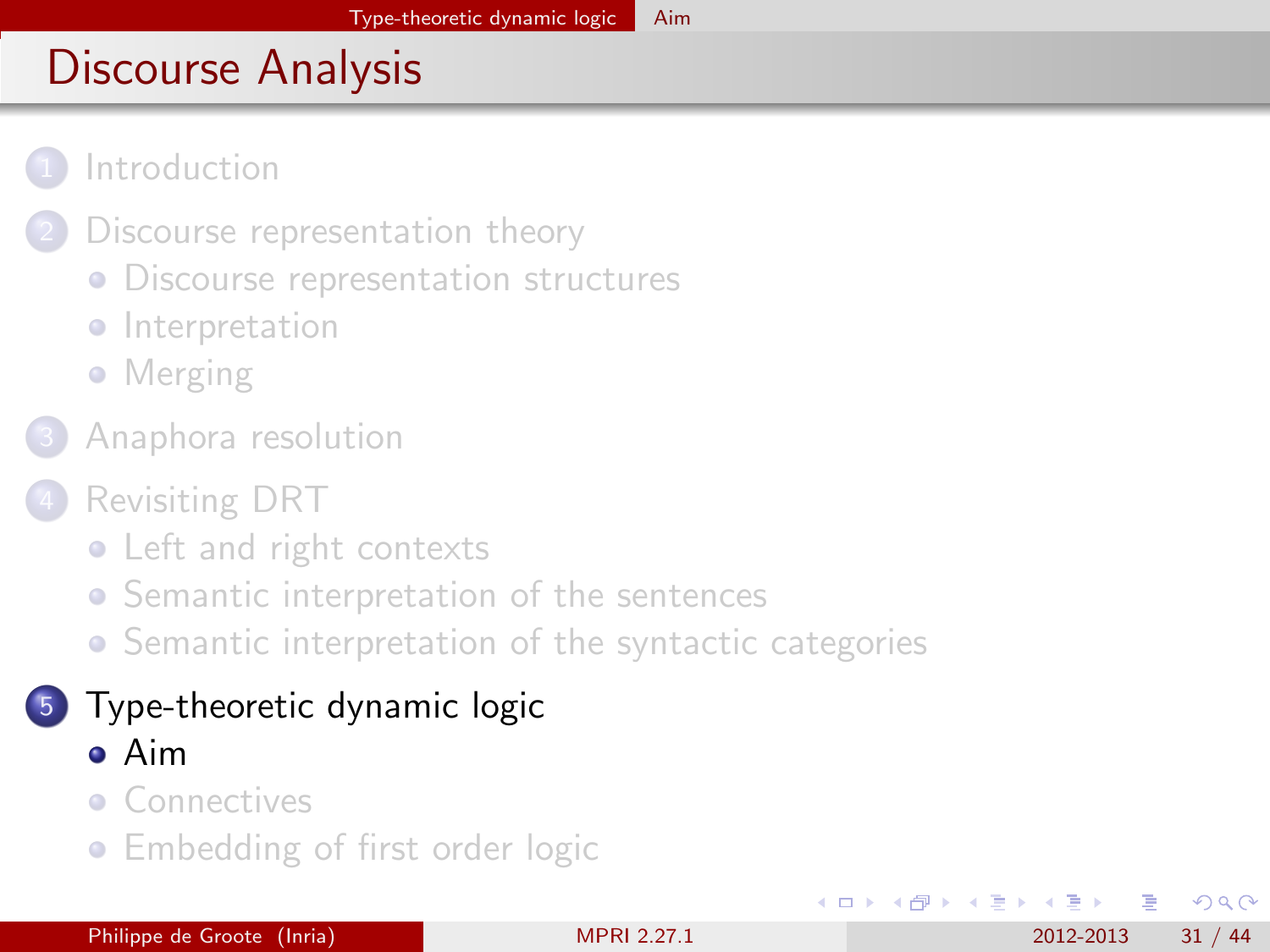- <span id="page-31-0"></span>• is there a systematic way of obtaining the new lexical semantics from Montague's?
- can we find any "modular" presentation of the approach?
- is there some dynamic logic hidden in the approach?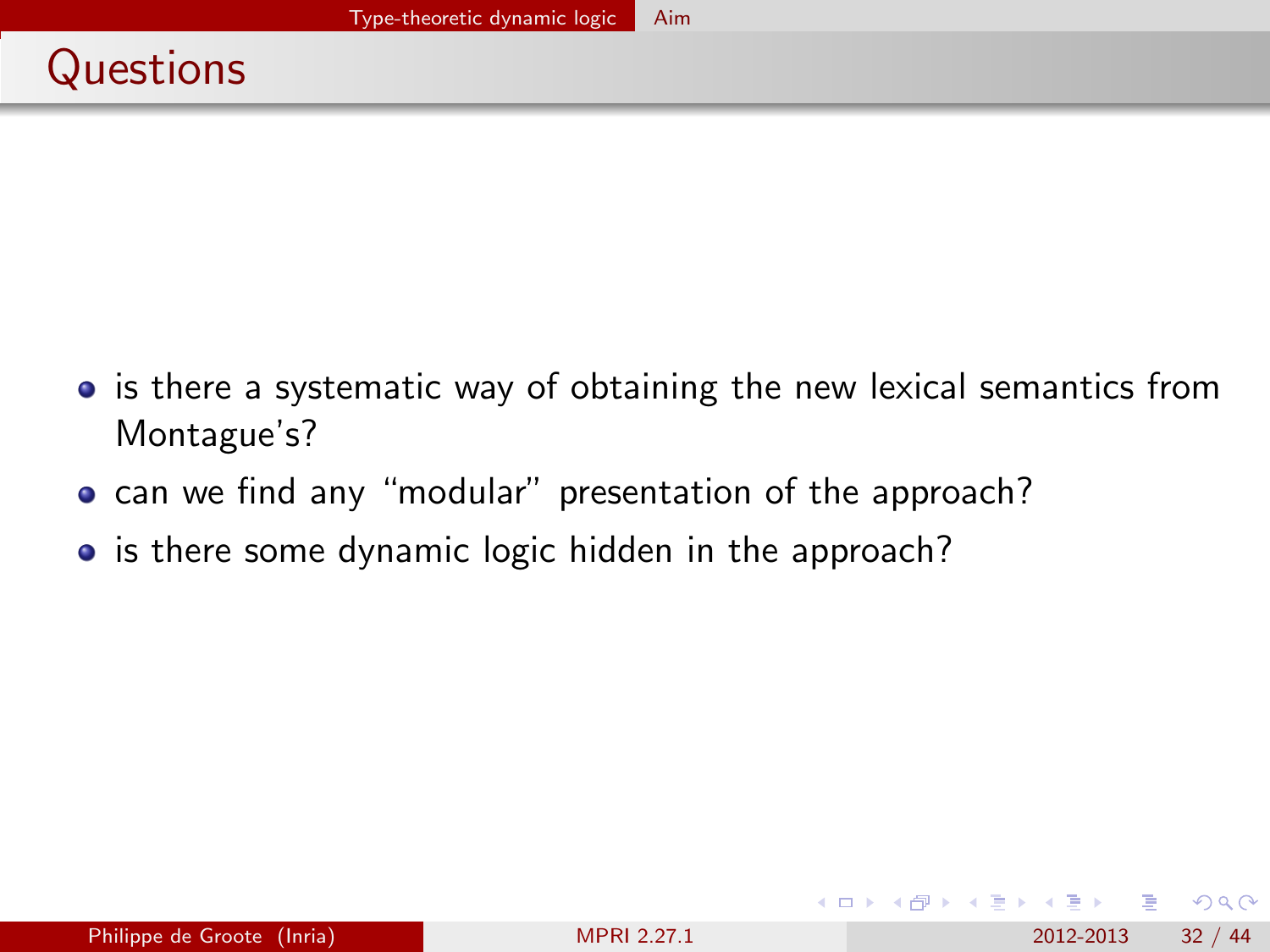<span id="page-32-0"></span>Let  $\Omega \triangleq c \rightarrow (c \rightarrow t) \rightarrow t$ . We intend to design a logic acting on propositions of type  $\Omega$ 

We share with DRT the two following assumptions:

- **•** discourse composition is mainly conjunctive (roughly speaking, a discourse consists in the conjunction of its sentences);
- the main form of quantification is existential (it introduces referential markers).

Consequently, our logic will be based on conjunction and existential quantification (defined as primitives). The other connectives will be obtained using negation (a third primitive) and de Morgan's laws.

 $QQQ$ 

KONKAPIK KENYEN E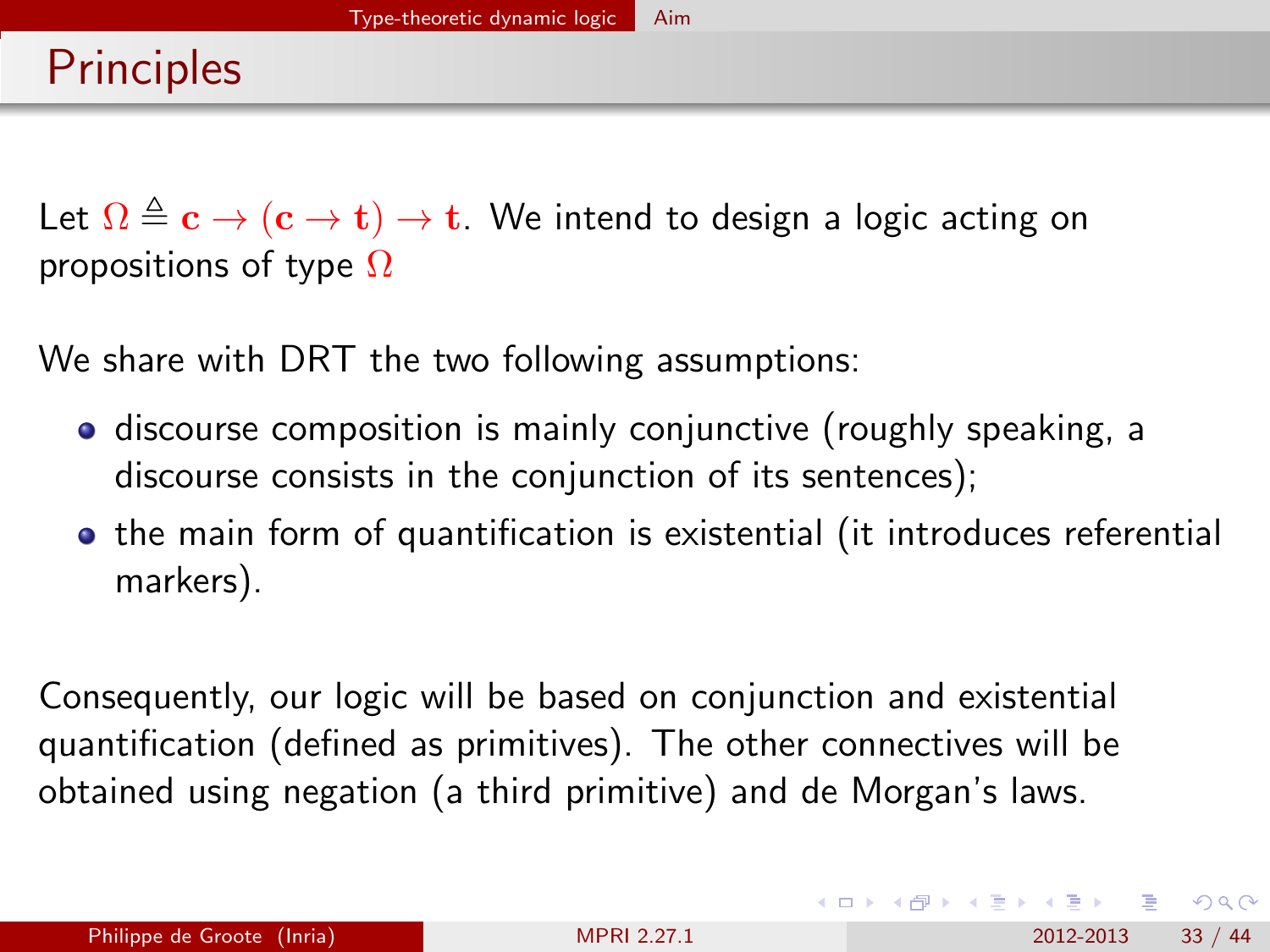#### <span id="page-33-0"></span>**[Introduction](#page-2-0)**

- [Discourse representation theory](#page-4-0)
- **[Discourse representation structures](#page-5-0)**
- **·** [Interpretation](#page-8-0)
- [Merging](#page-10-0)
- [Anaphora resolution](#page-12-0)
- [Revisiting DRT](#page-16-0)
	- [Left and right contexts](#page-17-0)
	- **•** [Semantic interpretation of the sentences](#page-20-0)
	- [Semantic interpretation of the syntactic categories](#page-26-0)

## 5 [Type-theoretic dynamic logic](#page-29-0)

- [Aim](#page-30-0)
- **[Connectives](#page-33-0)**
- **[Embedding of first order logic](#page-39-0)**

4 D F

∢ ∃ ⊁ ∢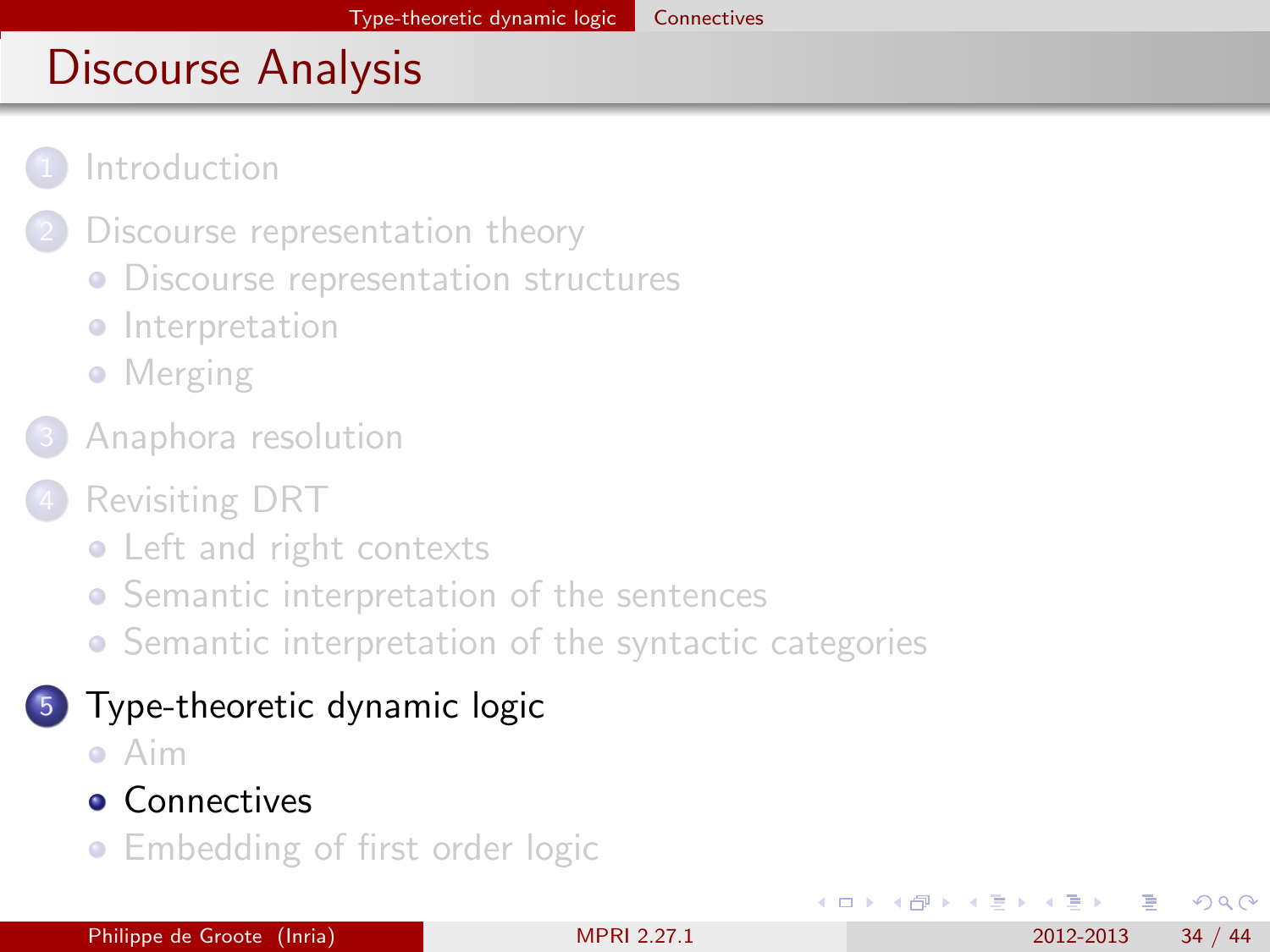# <span id="page-34-0"></span>Formal Framework

We consider a simply-typed  $\lambda$ -calculus, the terms of which are built upon asignature including the following constants:

## FIRST-ORDER LOGIC

 $\top$  : t (truth)  $\lnot$  :  $t \rightarrow t$  (negation)  $\wedge$  :  $\mathbf{t} \to \mathbf{t} \to \mathbf{t}$  (conjunction)  $\exists$  :  $(e \rightarrow t) \rightarrow t$  (existential quantification)

#### DYNAMIC PRIMITIVES

|  | $\therefore$ $e \rightarrow c \rightarrow c$ | (context updating) |
|--|----------------------------------------------|--------------------|
|  | sel : $\mathbf{c} \rightarrow \mathbf{e}$    | (choice operator)  |

 $QQ$ 

イロト イ押ト イヨト イヨト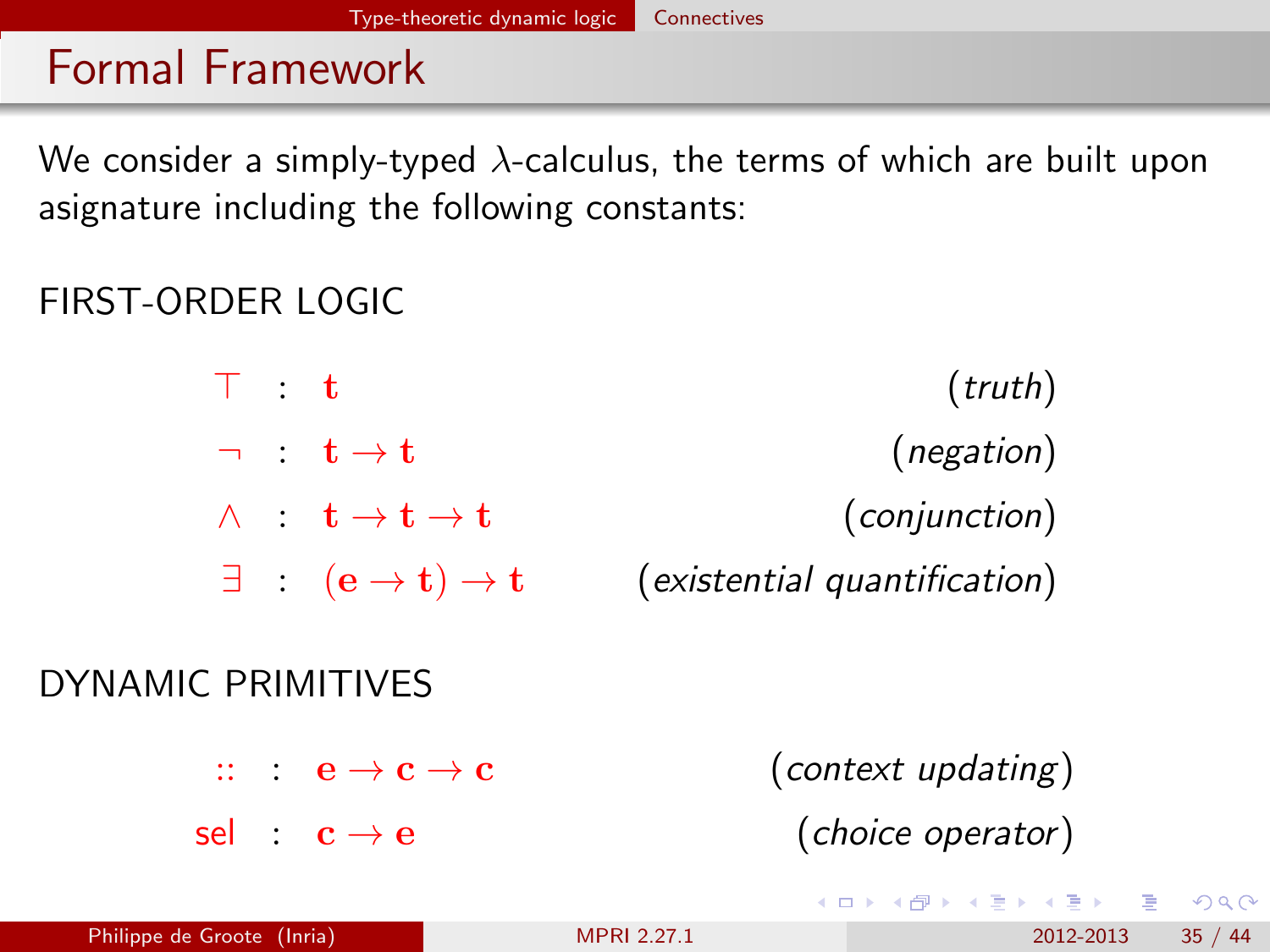# <span id="page-35-0"></span>Conjunction

### Conjunction is nothing but sentence composition. We therefore define:

A  $\mathbb{R} \triangleq \lambda e \phi$ .  $A e (\lambda e. B e \phi)$ 

 $QQ$ 

 $\mathcal{A} \cong \mathcal{B} \times \mathcal{A} \cong \mathcal{B}$ 

**← ロ → → ← 何 →**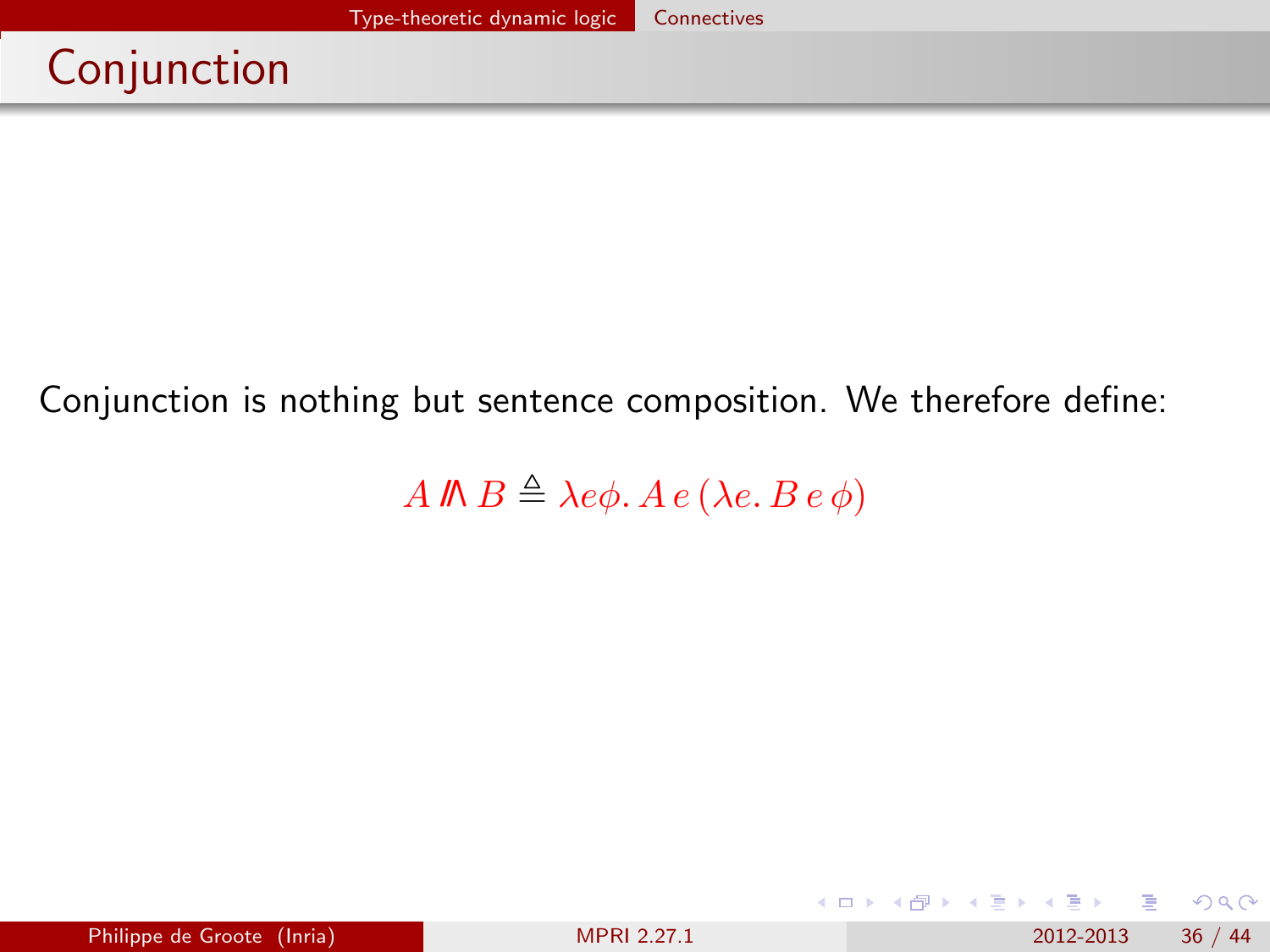## <span id="page-36-0"></span>Existential quantification

Existential quantification introduces "reference markers". It is therefore responsible for context updating:

$$
\exists x. P \, x \triangleq \lambda e \phi. \, \exists x. P \, x \, (x::e) \, \phi
$$

**← ロ ▶ → イ 同** 

 $QQ$ 

化重 网络重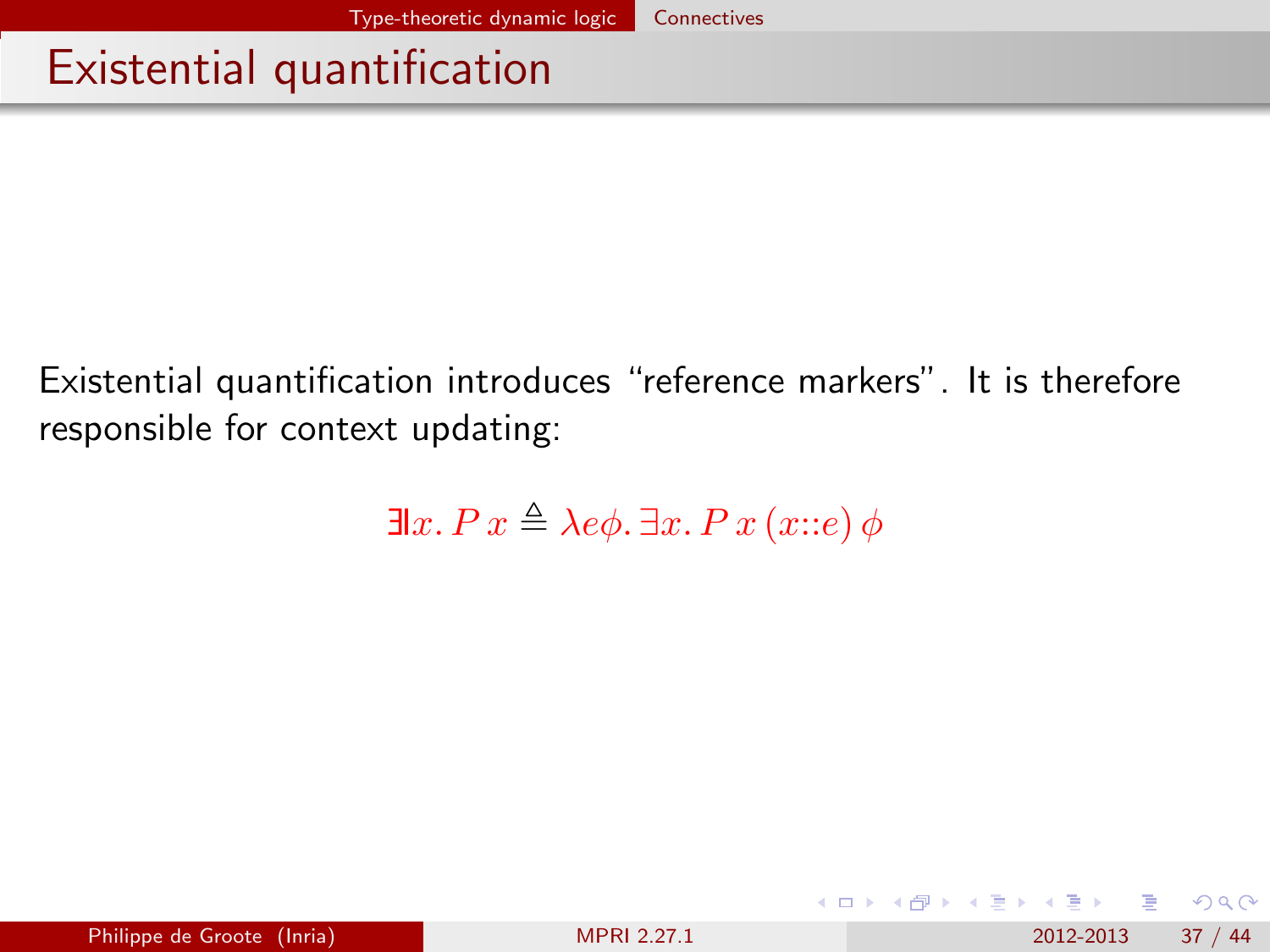<span id="page-37-0"></span>We do not want the continuation of the discourse to fall into the scope of the negation. Consequently, negation must be defined as follows:

 $\neg A \triangleq \lambda e\phi$ .  $\neg (A e (\lambda e. \top)) \wedge \phi e$ 

 $\Omega$ 

イロト イ押ト イヨト イヨト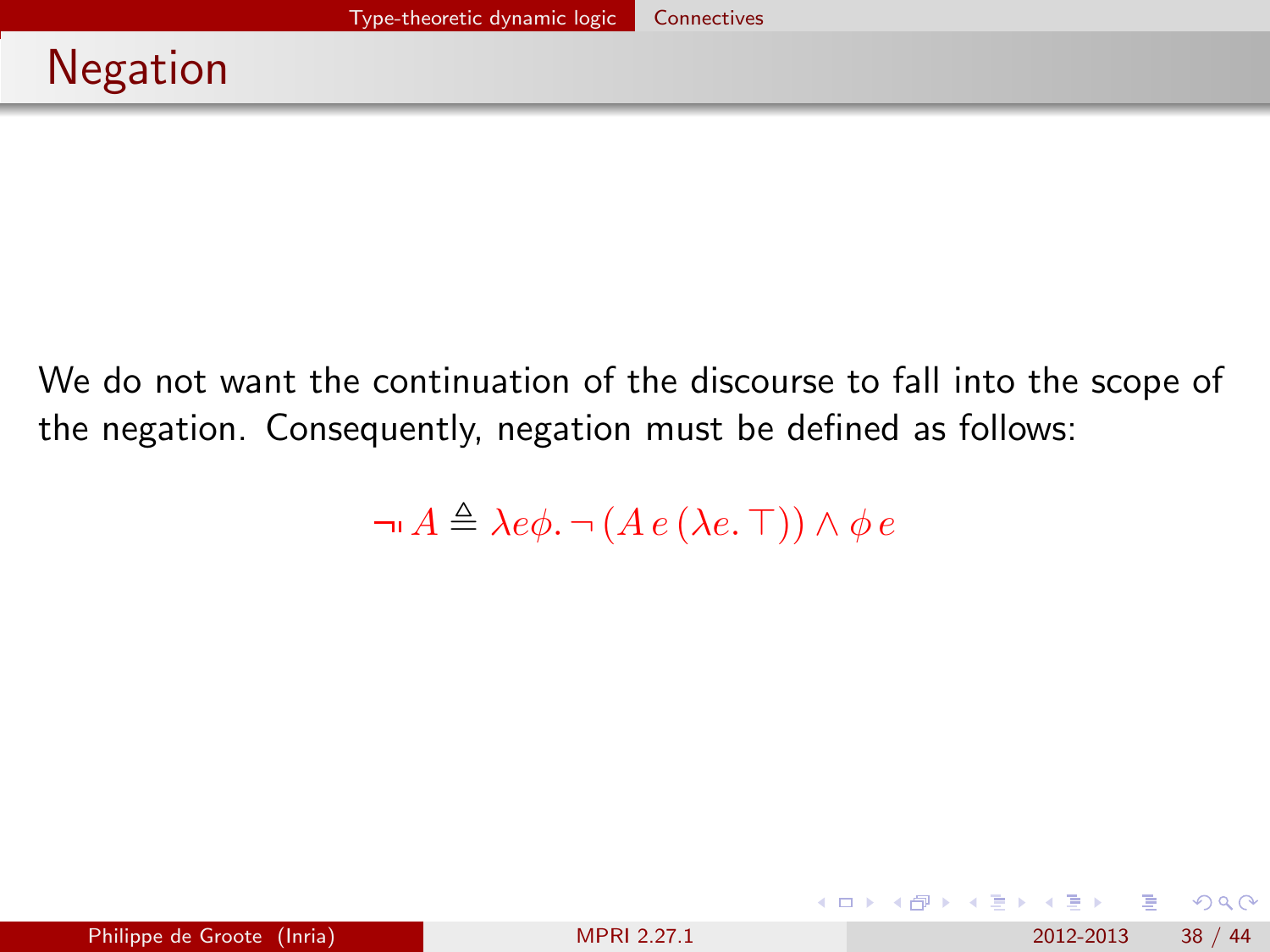# <span id="page-38-0"></span>Implication and Universal Quantification

These are defined using de Morgan's laws:

$$
A \Rightarrow B \triangleq \neg (A \nparallel \neg \neg B)
$$
  

$$
\forall x. Px \triangleq \neg \exists x. \neg (Px)
$$

 $QQ$ 

イロト イ母 トイヨ トイヨト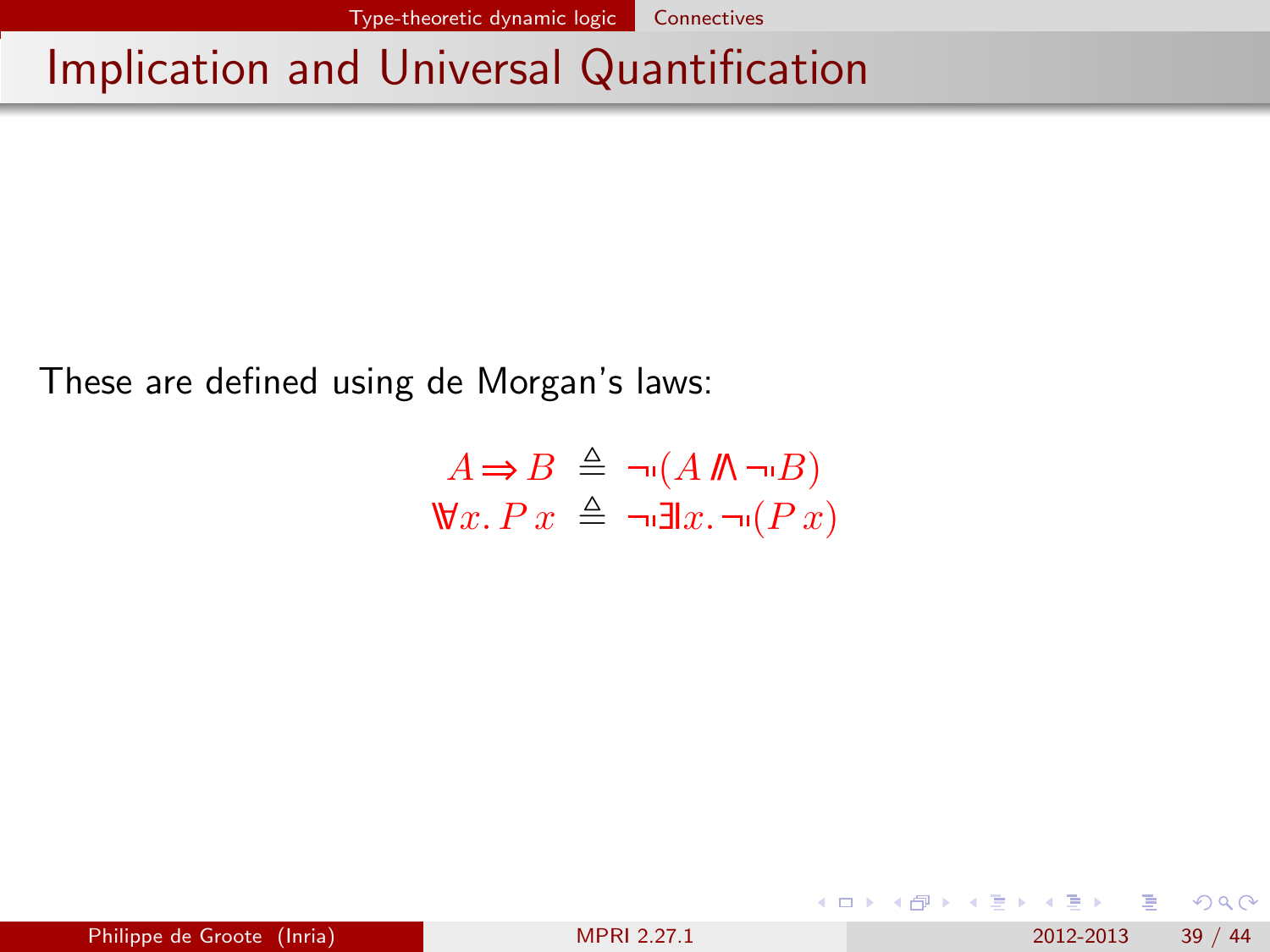<span id="page-39-0"></span>

- [Discourse representation theory](#page-4-0)
- **[Discourse representation structures](#page-5-0)**
- **·** [Interpretation](#page-8-0)
- [Merging](#page-10-0)
- [Anaphora resolution](#page-12-0)
- [Revisiting DRT](#page-16-0)
	- [Left and right contexts](#page-17-0)
	- **•** [Semantic interpretation of the sentences](#page-20-0)
	- [Semantic interpretation of the syntactic categories](#page-26-0)

### 5 [Type-theoretic dynamic logic](#page-29-0)

- [Aim](#page-30-0)
- **[Connectives](#page-33-0)**
- **[Embedding of first order logic](#page-39-0)**

4 0 8

∢ ∃ ⊁ ∢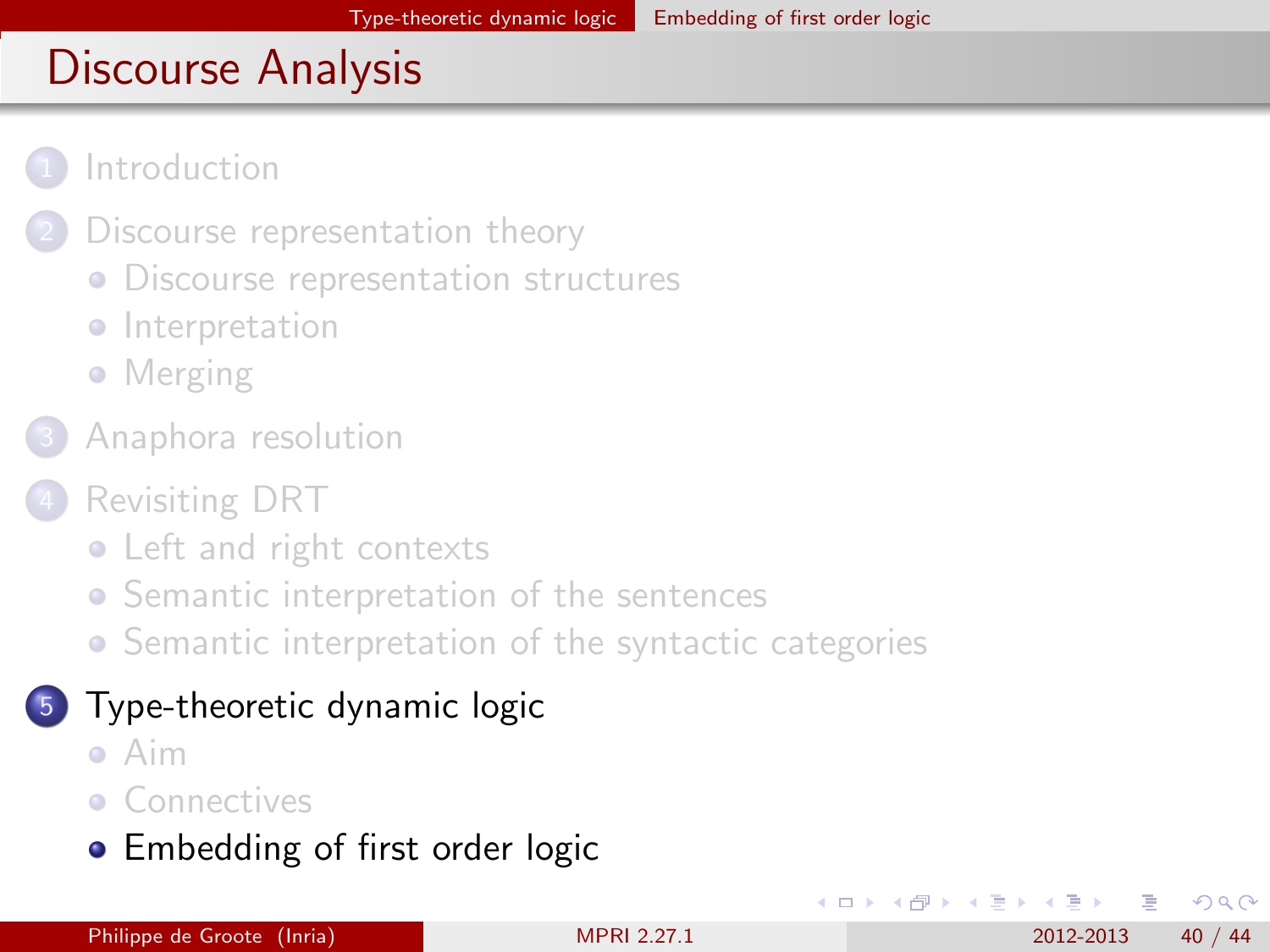## <span id="page-40-0"></span>Embedding and conservativity

$$
\overline{Rt_1 \dots t_n} = \lambda e\phi. Rt_1 \dots t_n \wedge \phi e
$$

$$
\overline{\neg A} = \overline{\neg A}
$$

$$
\overline{A \wedge B} = \overline{A} \mathbb{M} \overline{B}
$$

$$
\overline{\exists x. A} = \exists x. \overline{A}
$$

This embedding is such that, for every term  $e$  of type  $c$ :

 $A \equiv \overline{A} e (\lambda e. \top)$ 

Philippe de Groote (Inria) **[MPRI 2.27.1](#page-0-0)** 2012-2013 41 / 44

**← ロ ▶ → イ 同** 

 $QQ$ 

化重 网络重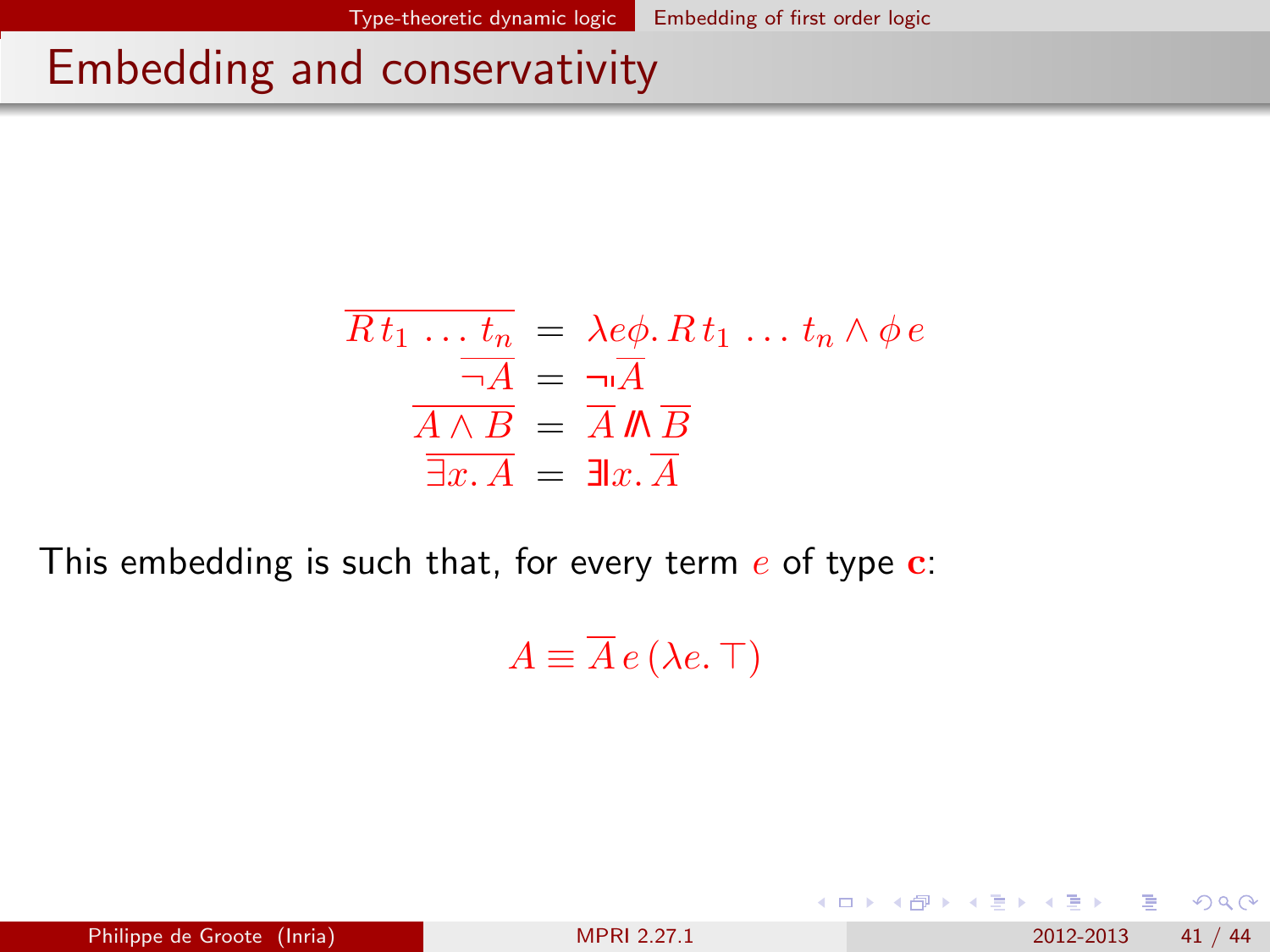## <span id="page-41-0"></span>Donkey sentence revisited

Montague-like semantic interpretation:

$$
\begin{array}{ll}\n[\text{farmer}] & = \text{farmer} \\
[\text{donkey}] & = \text{donkey} \\
[\text{owns}] & = \lambda OS. S \left( \lambda x. O \left( \lambda y. \text{ own } x \, y \right) \right) \\
[\text{beats}] & = \lambda OS. S \left( \lambda x. O \left( \lambda y. \text{ beat } x \, y \right) \right) \\
[\text{who}] & = \lambda RQx. Q \, x \wedge R \left( \lambda P. P \, x \right) \\
[\text{a}] & = \lambda PQ. \exists x. P \, x \wedge Q \, x \\
[\text{every}] & = \lambda PQ. \forall x. P \, x \supset Q \, x \\
[\text{it}] & = ???\n\end{array}
$$

4 日下

 $QQ$ 

舌

∋⊳⊣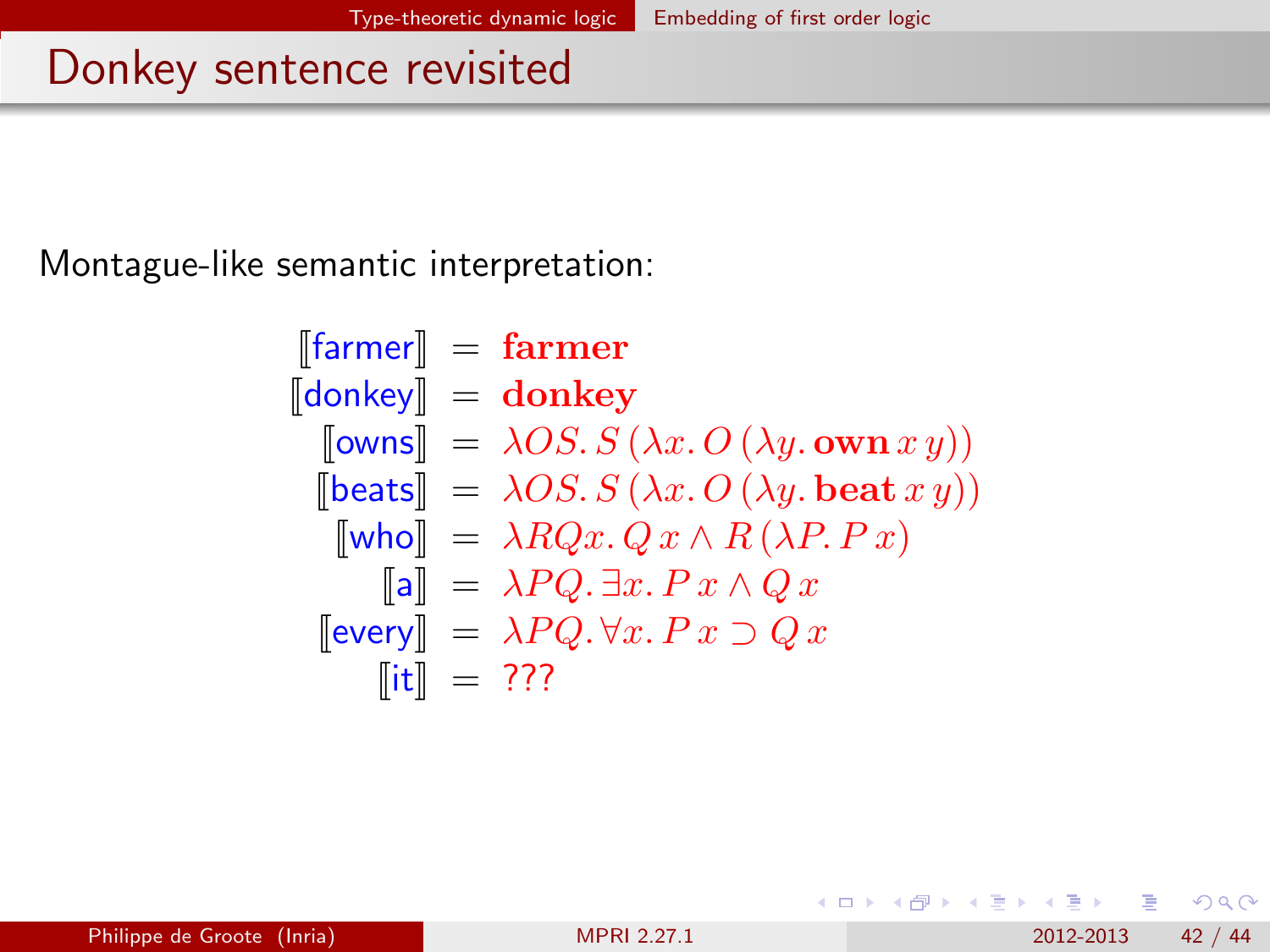<span id="page-42-0"></span>Dynamic interpretation:

$$
\begin{array}{ll}\n[\text{farmer}] & = & \overline{\text{farmer}} \\
[\text{donkey}] & = & \overline{\text{donkey}} \\
[\text{rows}] & = & \lambda OS. S \left(\lambda x. O \left(\lambda y. \overline{\text{own}} x y \right) \right) \\
[\text{beats}] & = & \lambda OS. S \left(\lambda x. O \left(\lambda y. \overline{\text{beat}} x y \right) \right) \\
[\text{who}] & = & \lambda RQx. Q \, x \, \text{ln}(P, Px) \\
[\text{all}] & = & \lambda PQ. \exists l x. Px \, \text{ln}(Qx) \\
[\text{every}] & = & \lambda PQ. \, \forall x. Px \Rightarrow Q \, x \\
[\text{it}] & = & \lambda Pe\phi. P \left(\text{sel } e\right) e \phi\n\end{array}
$$

 $2990$ 

イロト イ部 トメ ヨ トメ ヨト